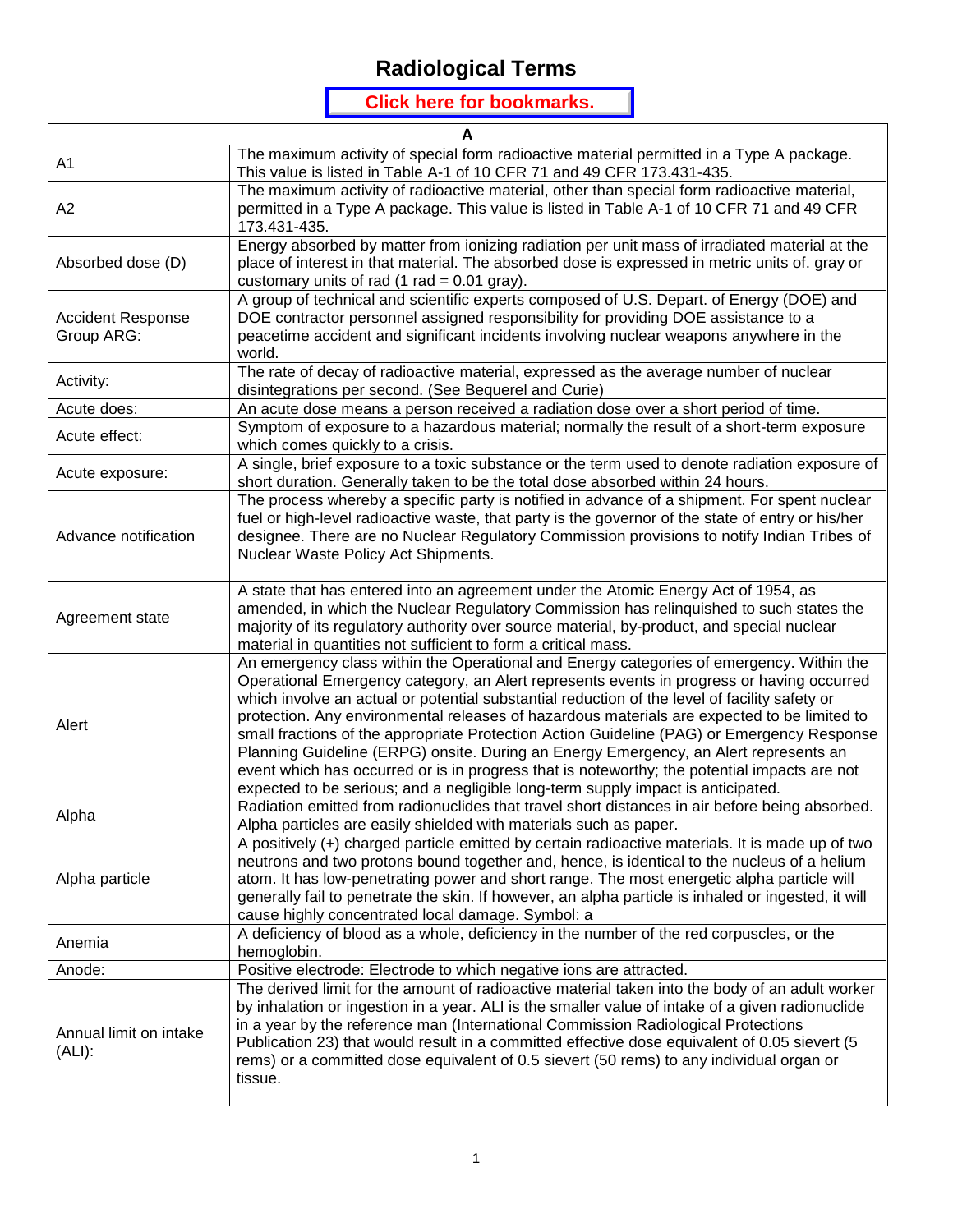| As low as reasonably<br>achievable (ALARA): | Principle which means keeping radiation exposure as low as is reasonably achievable, taking<br>into account the state of technology, the economics of improvements in relation to the<br>benefits to public health and safety, other societal and socioeconomic considerations, and<br>the utilization of atomic energy in the public interest.(10 CRF 72.3)                                                                                                                                                                                                                              |  |
|---------------------------------------------|-------------------------------------------------------------------------------------------------------------------------------------------------------------------------------------------------------------------------------------------------------------------------------------------------------------------------------------------------------------------------------------------------------------------------------------------------------------------------------------------------------------------------------------------------------------------------------------------|--|
| Assessment                                  | See consequence assessment.                                                                                                                                                                                                                                                                                                                                                                                                                                                                                                                                                               |  |
| <b>Assessment Actions:</b>                  | Those actions taken during or immediately after an incident or emergency to gather and<br>process the information necessary to make decisions and to implement specific emergency<br>measures.                                                                                                                                                                                                                                                                                                                                                                                            |  |
| Atom                                        | The smallest particle of an element having the chemical properties of that element and which<br>cannot be divided or broken up by chemical means; the fundamental building block of matter.<br>It consists of a central core called the nucleus, which contains protons and neutrons.<br>Electrons revolve in orbits around the nucleus.                                                                                                                                                                                                                                                  |  |
| Atomic number                               | The number of protons in the nucleus of an atom, and also its positive charge. Each<br>chemical element has its characteristic atomic number, and the atomic numbers of the<br>known elements form a complete series from 1 (hydrogen) to 118 (Ununoctium). Symbol: Z.                                                                                                                                                                                                                                                                                                                    |  |
| Atrophy                                     | Wasting away or diminution in the size of cell, tissue, organ, or part from defect, failure or<br>nutrition, or disuse.                                                                                                                                                                                                                                                                                                                                                                                                                                                                   |  |
|                                             | В                                                                                                                                                                                                                                                                                                                                                                                                                                                                                                                                                                                         |  |
| <b>Background Radiation</b>                 | The radiation in man's natural environment, including cosmic rays and radiation from the<br>naturally radioactive elements, both outside and inside the bodies of humans and animals. It<br>is also called natural radiation. Manmade sources of radioactivity contribute to total<br>background radiation levels. Approximately 90 percent of background radiation from man-<br>made sources is related to the use of ionizing radiation in medicine and dentistry.                                                                                                                      |  |
| <b>Baseline Risk</b>                        | Baseline risk assessment, the study and estimation of risk from taking no activity. Involves                                                                                                                                                                                                                                                                                                                                                                                                                                                                                              |  |
| Assessment (BRA):                           | estimates of probability and consequences.                                                                                                                                                                                                                                                                                                                                                                                                                                                                                                                                                |  |
| Becquerel (Bq):                             | The Becquerel is a unit used to measure radioactivity. One Becquerel is that quantity of a<br>radioactive material that will have 1 transformation in one second. Often radioactivity is<br>expressed in larger units like: thousands (kBq), one millions MBq) or even billions (GBq) of a<br>Becquerel. As a result of having one Becquerel being equal to one transformation per<br>second, there are 3.7 x 1010 Bq in one curie. The basic (metric) unit used to express the<br>measurement of a quantity of radioactivity. One Bequerel (Bq) equals one disintegration per<br>second. |  |
| Beta particle                               | A charged particle emitted from a nucleus during radioactive decay having a single electrical<br>charge and a mass equal to 1/1837 that of a proton. A negatively (-) charged beta particle is<br>identical to an electron. A positively (+) charged beta particle is called a positron. Large<br>amounts of beta radiation may cause skin burns, and beta emitters are harmful if they enter<br>the body. Beta particles can penetrate the skin a fraction of an inch. Beta particles are easily<br>stopped by a thin sheet of metal or plastic. Symbol: b                               |  |
| <b>Biological effects</b>                   | The early or delayed results of biological damage caused by nuclear radiation (alpha, beta,<br>gamma).                                                                                                                                                                                                                                                                                                                                                                                                                                                                                    |  |
| Boiling water reactor<br>$(BWR)$ :          | A light-water reactor in which water, used as both coolant and moderator, is allowed to boil<br>in the core. The resulting steam can be used directly to drive a turbine.                                                                                                                                                                                                                                                                                                                                                                                                                 |  |
| By-product material                         | Any radioactive material (except special nuclear material) yielded in or made radioactive by<br>exposure to the radiation incident to the process of producing or utilizing special nuclear<br>material.                                                                                                                                                                                                                                                                                                                                                                                  |  |
| $\mathbf c$                                 |                                                                                                                                                                                                                                                                                                                                                                                                                                                                                                                                                                                           |  |
| Carcinogen                                  | A cancer causing agent.                                                                                                                                                                                                                                                                                                                                                                                                                                                                                                                                                                   |  |
| Canister                                    | The metal receptacle surrounding the waste form that facilitates handling, storage,<br>transportation, and/or disposal.                                                                                                                                                                                                                                                                                                                                                                                                                                                                   |  |
| Carcinoma                                   | Malignant neoplasm composed of epithelial cells, regardless of their derivation.                                                                                                                                                                                                                                                                                                                                                                                                                                                                                                          |  |
| Cask                                        | A container for shipping or storing radioactive material of greater than A1 or A2 quantities.                                                                                                                                                                                                                                                                                                                                                                                                                                                                                             |  |
| Certificate of<br>Compliance (CoC):         | A certificate approving for use, with identified limitations, a specific packaging for quantities<br>of radioactive materials exceeding A1 and A2 quantities as defined in 10 CFR 71 and 49<br>CFR 173. A CoC may be issued by the Nuclear Regulatory Commission, Department of                                                                                                                                                                                                                                                                                                           |  |
|                                             | Transportation, or the Department of Energy.                                                                                                                                                                                                                                                                                                                                                                                                                                                                                                                                              |  |
| Charged particle                            | An ion; an elementary particle that carries a positive or negative electrical charge.                                                                                                                                                                                                                                                                                                                                                                                                                                                                                                     |  |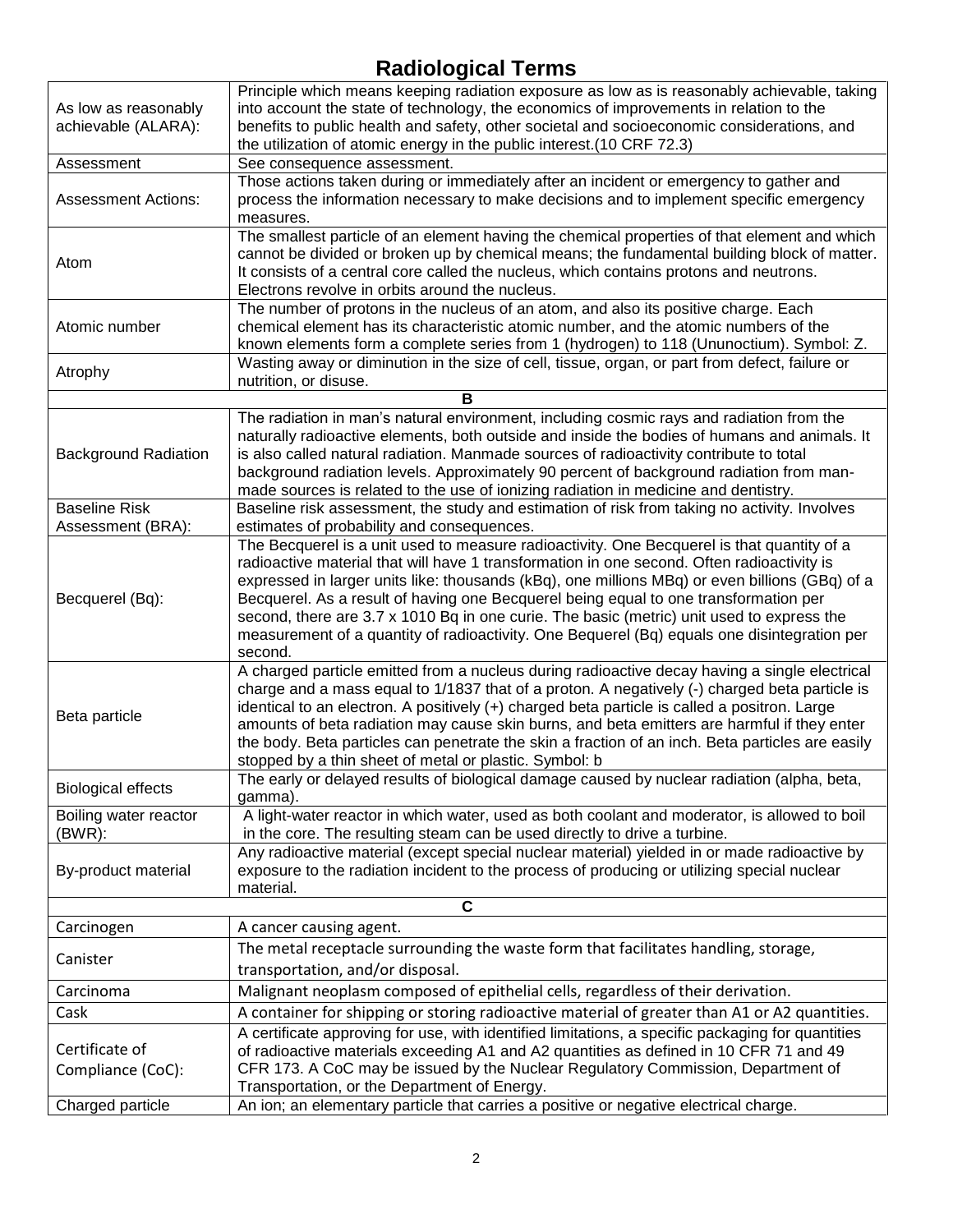| Chemical                    |                                                                                                |
|-----------------------------|------------------------------------------------------------------------------------------------|
| Transportation              | A clearinghouse maintained by the chemical industry for information and assistance on          |
| <b>Emergency Center</b>     | hazardous materials characteristics. When the material has radioactive properties, the         |
| (CHEMTREC):                 | Center activates the Department of Energy regional coordinating office having jurisdiction.    |
| Chronic dose                | A chronic dose means a person received a radiation dose over a long period of time.            |
|                             | Effect of exposure to a hazardous material that develops slowly after many exposures or that   |
| Chronic effect              | recurs often.                                                                                  |
|                             | Repeated exposure or contact with a toxic substance over a long period of time. OR term        |
| Chronic exposure            | used to denote radiation exposure over a long duration, by fractionation or protraction.       |
|                             | Generally any dosage absorbed over a period of 24 hours or longer                              |
|                             | The general term for environmental restoration, the process designed to ensure that risks to   |
| Clean-up                    | the environment and to human health and safety from waste sites, nuclear facilities, and       |
|                             | accident/incident sites are eliminated or reduced to prescribed, safe levels.                  |
|                             | Any self-propelled or towed vehicle used on public highways in interstate commerce to          |
|                             | transport passengers or property where the vehicle has a gross vehicle weight rating or        |
|                             |                                                                                                |
| Commercial motor            | gross combination weight rating of 10,001 or more pounds; or the vehicle is designated to      |
| vehicle:                    | transport more than 15 passengers, including the driver; or the vehicle is used in the         |
|                             | transportation of hazardous materials in a quantity requiring placarding under regulations     |
|                             | issued by the Secretary of Transportation under the Hazardous Materials Transportation Act     |
|                             | (49 CFR 390.5).                                                                                |
|                             | The most accepted characteristics: availability of service to anyone seeking a transportation  |
| Common carrier              | movement, publication of rates, provision of the service on schedule, service to designated    |
|                             | points or designated area, and service of a given class of movement and commodity.             |
| Comprehensive               | This act (Public Law 96-510) is legislation passed in 1980 which created the first             |
| Environmental               | comprehensive federal law to respond to releases of hazardous substances in the                |
| Response,                   | environment. CERCLA is commonly referred to as Superfund. It was substantially amended         |
| Compensation and            | in 1986 by the Superfund Amendments and Reauthorization Act (SARA).                            |
| Liability Act (CERCLA):     |                                                                                                |
| Consequence                 | The result or effect (especially projected doses or dose rates) of a release of radioactive or |
|                             | hazardous materials to the environment.                                                        |
| Consequence                 | The evaluation and interpretation of radiological or other hazardous materials measurements    |
| assessment                  | and other information to provide a basis for decision making.                                  |
| Consolidation               | The process whereby fuel rods are removed from an assembly and placed into a container in      |
|                             | which a minimum of space is left unoccupied by the rods.                                       |
| Contact-handled             | Waste containers that can be handled without shielding.                                        |
| Contact-handled             | Packaged transuranic waste whose external surface dose rate does not exceed 200 millirem       |
| transuranic waste           | per hour.                                                                                      |
| Container                   | Any portable device in which a material is stored, transported, treated, disposed of, or       |
|                             | otherwise handled.                                                                             |
|                             | 1. A protective action that prevents an adversary force from escaping from and/or removing     |
| Containment                 | a Department of Energy (DOE) safeguards and security interest from DOE or DOE                  |
|                             | contractor control. A protection strategy of the same name.                                    |
|                             | 2. An enclosure designed to retain fission products accidentally released from a reactor core  |
|                             | (e.g., containment structure for nuclear power plant or production reactor).                   |
|                             | 3. Barriers or other physical confinements of airborne or liquid material released or which    |
|                             | could be released into the environment.                                                        |
|                             | The components of the packaging intended to retain the radioactive material during             |
| Containment system          | transport.                                                                                     |
| Contamination               | A hazardous substance dispersed in materials or places where is undesirable.                   |
| <b>Contingency Planning</b> | Provides precautionary emergency planning for prompt and effective actions beyond the          |
| Zone                        | emergency planning zone (EPZ).                                                                 |
|                             | A carrier, whatever mode, that provides services according to contractual agreement. The       |
|                             | contract specifies charges to be applied, the character of the service, and the time of        |
| Contract carrier            | performance. There are no specified rates under regulation, but the charges applied must be    |
|                             | made public.                                                                                   |
|                             | An area where entry, activities, and exit are controlled to assure radiation protection and    |
| Controlled area             | prevent the spread of contamination.                                                           |
| Corrective actions          | Those measures taken to terminate or mitigate the consequences of an emergency at or           |
|                             |                                                                                                |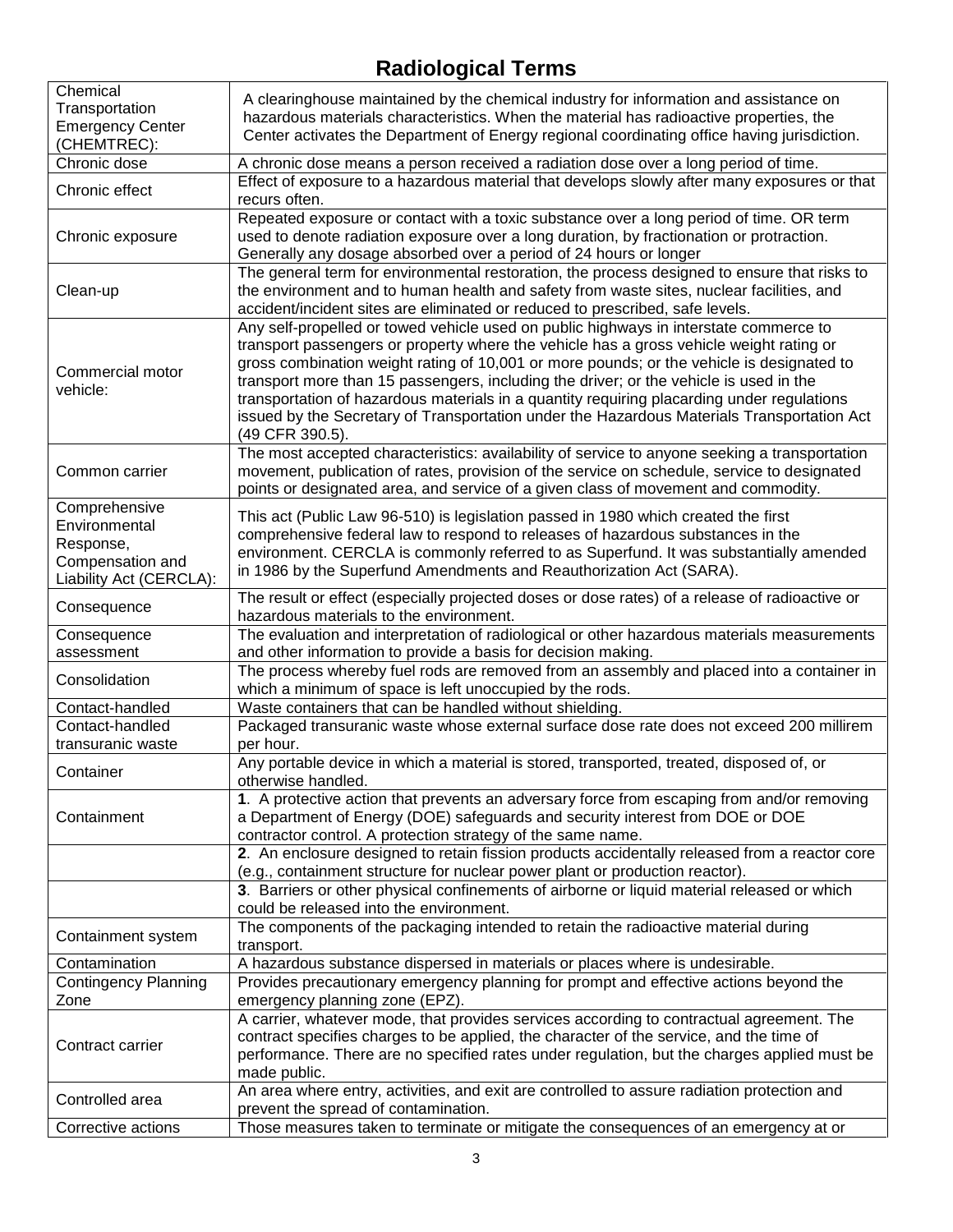|                         | near the source of the emergency.                                                                  |
|-------------------------|----------------------------------------------------------------------------------------------------|
|                         | A liquid or solid that causes visible destruction or irreversible alterations in human skin tissue |
| Corrosive material      | at the site of contact, or a liquid that has severe corrosion rate on steel or aluminum, in        |
|                         | accordance with 49 CFR 171.136.                                                                    |
|                         | A termed used in weapon and reactor physics to describe the state of a given fission system        |
|                         | when the specified conditions are such that the mass of active material present is precisely a     |
|                         | critical mass. Thus the fission neutron production rate is a constant and is exactly balanced      |
| Criticality             | by the combined rate of neutron loss and utilization so that the neutron population remains a      |
|                         | constant. Supercriticality occurs when a greater than critical mass of active material is          |
|                         |                                                                                                    |
|                         | present and the neutron population increases rapidly.                                              |
| <b>Critical mass</b>    | The smallest mass of fissionable material that will support a self-sustaining chain reaction       |
|                         | under specified conditions.                                                                        |
|                         | The basic (customary) unit of radioactivity that represents the amount of radioactivity            |
| Curie                   | associated with one gram of radium. To say that a sample of radioactive material exhibits          |
|                         | one curie of radioactivity means that the element is emitting radiation at the rate of 3.7 million |
|                         | (37 billion) times a second. Named after Marie Curie, an early nuclear scientist.                  |
|                         |                                                                                                    |
| Daughter product        | An element formed by the radioactive decay of another element; often daughter products are         |
|                         | radioactive themselves.                                                                            |
|                         | 1. The process whereby radioactive particles undergo a change from one form, or isotope, to        |
| Decay                   | another, releasing radioactive particles and/or energy.                                            |
|                         | 2. The decrease in activity of any radionuclide over time, due to spontaneous emission of          |
|                         | radiation from its atomic nuclei of either alpha particles, beta particles, or gamma rays. The     |
|                         | rate of decay for a radionuclide is related to its half-life.                                      |
|                         | 3. Disintegration of the nucleus of unstable atoms by spontaneous emission of charged              |
|                         | particles, electromagnetic radiation, or both.                                                     |
|                         | The reduction or removal of contaminating radioactive material form a structure, area, object,     |
|                         | or person. OR The removal of unwanted material (typically radioactive material) from               |
| Decontamination         | facilities, soils, or equipment by washing, chemical action, mechanical cleansing or other         |
|                         | techniques.                                                                                        |
|                         | Uranium containing less uranium-235 than the naturally occurring distribution of uranium           |
| Depleted uranium        | isotopes.                                                                                          |
| Design Basis Accidents  | Accidents that are postulated for the purpose of establishing functional requirements for          |
| (DBAs):                 | safety significant structures, systems, components, and equipment.                                 |
| Domestic transportation | Transportation between locations within the United States other than a foreign country.            |
| Dose                    | 1. Quantity of radiation or energy absorbed; measured in grays (rad).                              |
|                         | 2. The amount of energy deposited in body tissue due to radiation exposure. Various                |
|                         | technical terms, such as dose equivalent, effective dose equivalent, and collective dose, are      |
|                         | used to evaluate the amount of radiation an exposed worker receives. These terms are used          |
|                         | to describe the differing interactions of radiation with tissue as well as to assist in the        |
|                         | management of personnel exposure to radiation.                                                     |
|                         | 3. A general term for denoting the quantity of radiation or energy absorbed. If unqualified, it    |
|                         | refers to absorbed dose. For special purposes it must be appropriated qualified. If used to        |
|                         | represent exposure expressed in roentgens $(R)$ , it is a measure of the total amount of           |
|                         | ionization that the quantity of radiation could produce in air.                                    |
|                         | 1. A quantity of measurement used in radiation protection. This term expresses all radiations      |
|                         | on a common scale for evaluating and comparing the effects of radiation in man. It is defined      |
| Dose equivalent (H):    | as the product of the absorbed dose in grays (rads), and certain modifying factors. The unit       |
|                         |                                                                                                    |
|                         | of dose equivalent is the sieverts (rem).                                                          |
|                         | 2. The product of the absorbed dose (D) in gray (rad) in tissue, a quality factor (Q), and all     |
|                         | other gray (rad) definition modifying factors (N). Dose equivalent is expressed in units of        |
|                         | sievert (rem) $\{0.01$ sievert = 1 rem $\}$ .                                                      |
|                         | 3. A term used to express the amount of effective radiation received by an individual. A dose      |
|                         | equivalent considers the type of radiation, the amount of body exposed, and the risk of            |
|                         | exposure. Measured in sieverts (rems).                                                             |
|                         | The absorbed dose delivered per unit time. It is usually expressed as grays (rads) per hour,       |
| Dose rate               | or in multiples or submultiples or of these units, such as millirads per hour. The dose rate is    |
|                         | commonly used to indicate the level of hazard from a radioactive source.                           |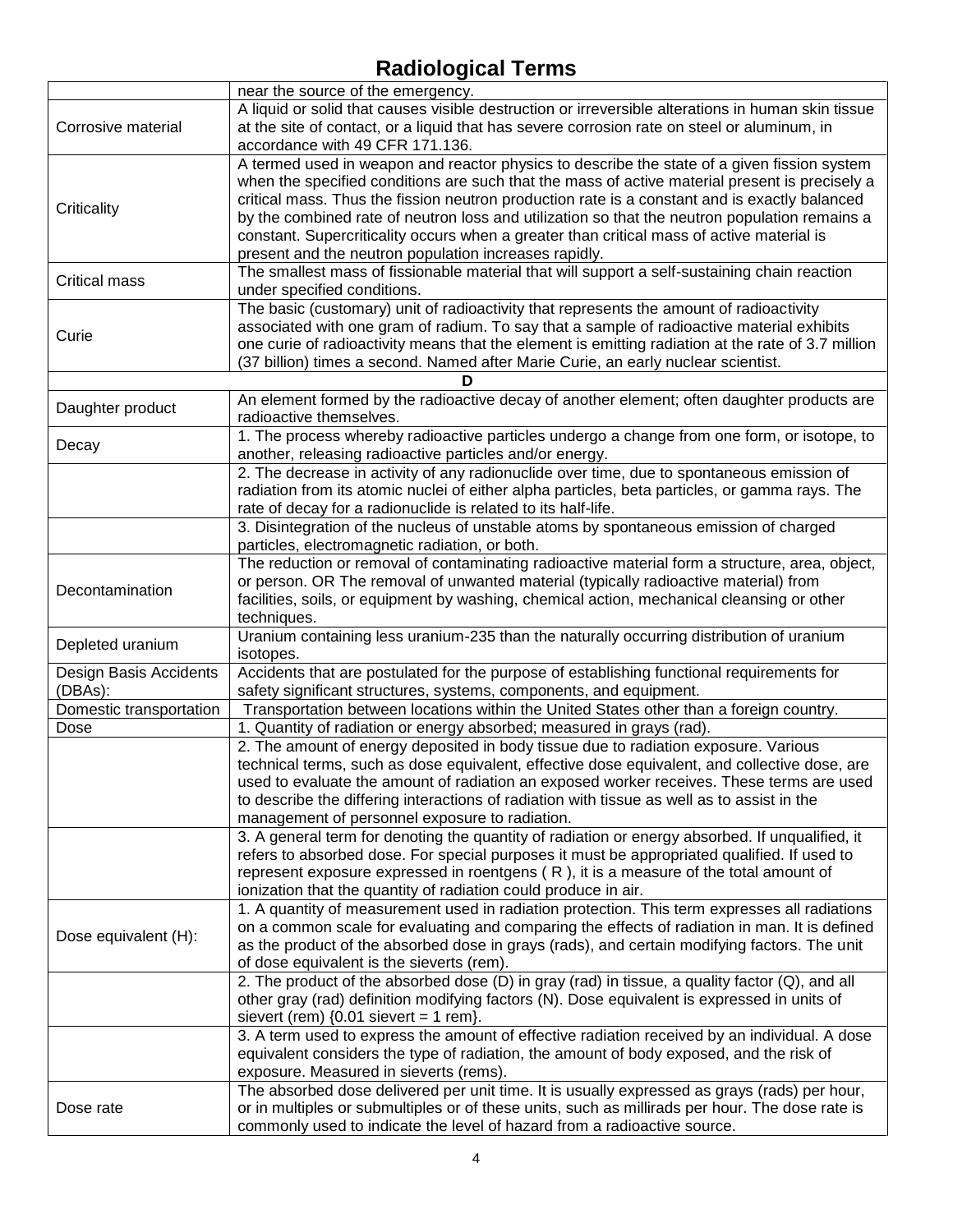| Dosimeter                                    | 1. An instrument that measures exposure to radiation. A small, pocket-sized ionization<br>chamber used for monitoring radiation exposure of personnel. |
|----------------------------------------------|--------------------------------------------------------------------------------------------------------------------------------------------------------|
|                                              | 2. A device to measure accumulated radiation dose.                                                                                                     |
|                                              | 3. This could be a film badge, thermoluminescent dosimeter, or an electrostatic pocket                                                                 |
|                                              | dosimeter.                                                                                                                                             |
|                                              | A supervised instruction session for the purpose of developing, testing, and/or maintaining                                                            |
|                                              | skills in a particular area of emergency response capability. The supervised instruction                                                               |
| Drill                                        | includes the conduct, evaluation, and critique of the drill by a person(s) trained in these                                                            |
|                                              | activities. A scenario, usually of limited scope, is utilized to identify the simulated emergency                                                      |
|                                              | conditions or information which necessitate emergency response actions.                                                                                |
|                                              | Shielded mobile or stationary containers, silos, modules, vaults, or dry wells filled with an                                                          |
| Dry storage facilities                       | inert gas or with air, as appropriate, in which spent fuel assemblies or canisters of highly                                                           |
|                                              | radioactive material may be stored.                                                                                                                    |
|                                              |                                                                                                                                                        |
|                                              | Presence of abnormally large amounts of fluid in the intercellular tissue spaces of the body or                                                        |
| Edema                                        | part of the body.                                                                                                                                      |
|                                              | The summation of the products of the dose equivalent received by specified tissues of the                                                              |
| Effective dose                               | body (HT) and the appropriate weighting factors (WT) - that is (HE = $S$ WTHT). It includes                                                            |
| equivalent (HE)                              | the dose from radiation sources internal and/or external to the body. The effective dose                                                               |
|                                              | equivalent is expressed in units of sievert (rem).                                                                                                     |
|                                              | The time required for a radionuclide contained in a biological system, such as in humans, to                                                           |
| Effective half-life                          | reduce its activity by half, as a combined result of radioactive decay and biological                                                                  |
|                                              | elimination.                                                                                                                                           |
| Effluent                                     | A waste discharge as a liquid.                                                                                                                         |
|                                              | A traveling wave motion that results from changing electric and magnetic fields. Familiar                                                              |
| Electromagnetic                              | electromagnetic radiations range from those of short wavelengths, like x-rays and gamma                                                                |
| radiation                                    | rays, through the ultraviolet, visible, and infrared regions, to radar and radio waves of                                                              |
|                                              | relatively long wavelengths.                                                                                                                           |
|                                              | An elementary particle with a negative charge. Electrons surround the positively charge                                                                |
| Electron                                     | nucleus and determine the chemical properties of the atom. Symbol e-.                                                                                  |
|                                              | Any of the 118 substances that cannot be broken down further without changing its chemical                                                             |
| Element                                      | properties. Singularly or in combination, elements constitute all matter.                                                                              |
|                                              | Specific, predetermined, observable criteria used to detect, recognize, and determine the                                                              |
|                                              | emergency class of Nuclear Power Station/Plant operational emergencies. An EAL can be:                                                                 |
| <b>Emergency Action</b><br>Levels (EAL):     | an instrument reading; an equipment status indicator; a measurable parameter, onsite or                                                                |
|                                              | offsite; a discrete, observable event; results of analyses; or another observed phenomenon                                                             |
|                                              | that indicates entry into a particular emergency class.                                                                                                |
| <b>Emergency actions</b>                     | A collective term encompassing the assessment, corrective, and protective actions taken                                                                |
|                                              | during the course of an emergency.                                                                                                                     |
|                                              | A subset under the categories of emergency (Operational, Energy, Continuity of                                                                         |
|                                              | Government). The class further differentiates an emergency by the degree of severity,                                                                  |
|                                              | depending on the actual or potential consequences of the emergency situation. For the                                                                  |
| Emergency class                              | Operational and Energy Emergency subcategories (i.e. Nuclear Power Stations), the classes                                                              |
|                                              | are: Notice of Unusual Event, Alert, Site Area Emergency, and General Emergency. For the                                                               |
|                                              | Continuity of Government subcategory, the four classes are: Pre-Attack, Trans-Attack,                                                                  |
|                                              | Immediate Post-Attack, and Post Attack (Reconstitution or Recovery).                                                                                   |
|                                              | A facility from which management an support personnel carry out coordinated emergency                                                                  |
| <b>Emergency Operations</b><br>Center (EOC): | response activities. The EOC may be a dedicated facility or office, conference room, or other                                                          |
|                                              | predesignated location having appropriate communications and informational materials to                                                                |
|                                              | carry out the assigned emergency response mission and located, where possible, in a                                                                    |
|                                              | secure and protected location.                                                                                                                         |
| Emergency plan                               | A brief, clear, and concise description of the overall emergency organization, designation of                                                          |
|                                              | responsibilities, and procedures, including notifications, involved in coping with any and all                                                         |
|                                              | aspects of a potential credible emergency.                                                                                                             |
| Emergency planning                           | The development and preparation of emergency plans and procedures and the identification                                                               |
|                                              | of necessary personnel and resources to provide an effective response.                                                                                 |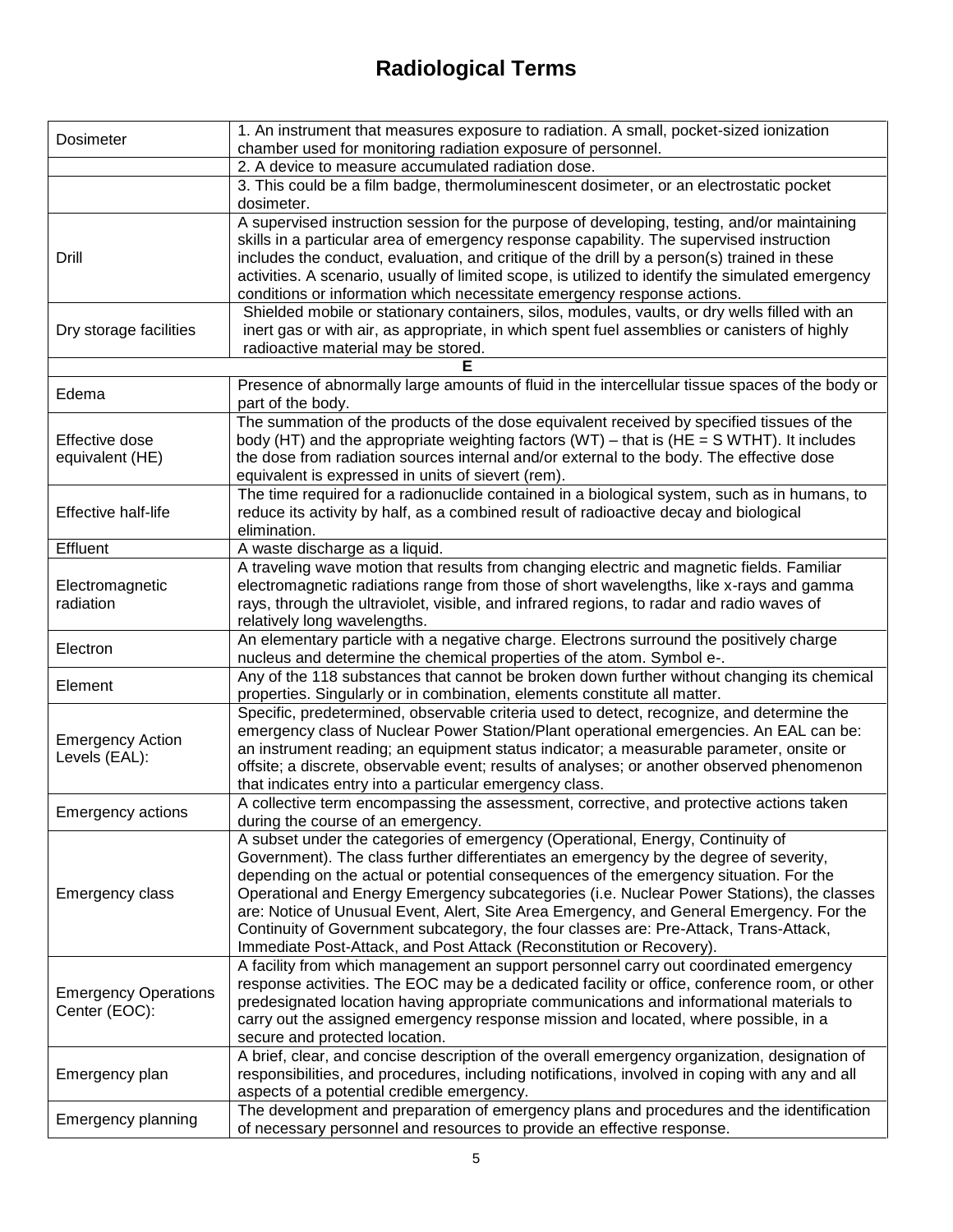| <b>Emergency Planning</b><br>Zone (EPZ):                                             | A geographical area surrounding a specific facility for which special planning and<br>preparedness efforts are carried out to ensure that prompt and effective protective actions<br>can be taken to reduce or minimize the impact to onsite and off-site personnel, public health<br>and safety, and the environment in the event of an Operational Emergency.                                                                                                                                                                                                                                                   |
|--------------------------------------------------------------------------------------|-------------------------------------------------------------------------------------------------------------------------------------------------------------------------------------------------------------------------------------------------------------------------------------------------------------------------------------------------------------------------------------------------------------------------------------------------------------------------------------------------------------------------------------------------------------------------------------------------------------------|
| Emergency response                                                                   | The implementation of planning and preparedness during an emergency involving the<br>effective decisions, actions, and application of resources that must be accomplished to<br>mitigate consequences and recover from an emergency                                                                                                                                                                                                                                                                                                                                                                               |
| <b>Enhanced North</b><br>American Standard<br><b>Inspection Procedures</b>           | Uniform roadside inspection standards and procedures developed by the Commercial<br>Vehicle Safety Alliance for the pilot test inspection program of commercial motor vehicles<br>transporting transuranic, spent nuclear fuel, and high-level radioactive waste. This standard<br>is patterned after the North American Standard, but a much higher defect-free level.                                                                                                                                                                                                                                           |
| Enriched uranium                                                                     | Uranium containing more uranium-235 than the naturally occurring distribution of uranium<br>isotopes.                                                                                                                                                                                                                                                                                                                                                                                                                                                                                                             |
| Epidermis                                                                            | The outermost layer of skin.                                                                                                                                                                                                                                                                                                                                                                                                                                                                                                                                                                                      |
| Epilation (Depilation):                                                              | The temporary or permanent removal of hair.                                                                                                                                                                                                                                                                                                                                                                                                                                                                                                                                                                       |
| Erythema                                                                             | An abnormal redness of the skin, due to distension of the capillairies with blood. It can be<br>caused by many different agents; e.g., heat, certain drugs, ultraviolet rays, ionizing radiation.                                                                                                                                                                                                                                                                                                                                                                                                                 |
| Erythrocythe                                                                         | A red blood corpuscle.                                                                                                                                                                                                                                                                                                                                                                                                                                                                                                                                                                                            |
| Evacuation                                                                           | The orderly withdrawal of individuals from a hazardous or threatened area until such time as<br>the area is again deemed safe for use.                                                                                                                                                                                                                                                                                                                                                                                                                                                                            |
| Event                                                                                | Any real-time occurrence or significant deviation from planned or expected behavior that<br>could endanger or adversely affect people, property, or the environment.                                                                                                                                                                                                                                                                                                                                                                                                                                              |
| Exclusive use                                                                        | The sole use of a conveyance by a single consignor and for which all initial, intermediate,<br>and final loading and unloading are carried out in accordance with the direction of the<br>consignor or consignee.                                                                                                                                                                                                                                                                                                                                                                                                 |
| Exercise                                                                             | A comprehensive performance test of the integrated capability of most aspects in the<br>emergency management program associated with the facility event. Exercises test the<br>adequacy and effectiveness of organizational command and control; implementation<br>procedures; notifications and communications networks; emergency equipment; response<br>organization personnel performance; and the overall emergency response program<br>performance. Exercises must be designed and conducted for maximum realism and attempt<br>to duplicate the sense of stress inherent in an actual emergency situation. |
| Exposure                                                                             | A quantity used to indicate the amount of ionization in air produced by x- or gamma radiation.<br>The unit is the roentgen (R). For practical purposes, one roentgen is comparable to 1 rad or<br>1 rem for x- and gamma radiation.                                                                                                                                                                                                                                                                                                                                                                               |
|                                                                                      |                                                                                                                                                                                                                                                                                                                                                                                                                                                                                                                                                                                                                   |
| Federal Radiological<br><b>Emergency Response</b><br>Plan (FRERP):                   | A comprehensive, coordinated plan broadly describing the entire federal government<br>response to radiological emergencies in support of federal, state, and local government<br>agencies.                                                                                                                                                                                                                                                                                                                                                                                                                        |
| <b>Federal Radiological</b><br>Monitoring and<br><b>Assessment Center</b><br>(FRMAC) | A facility established by the Department of Energy usually at an airport near the scene of a<br>radiological emergency, from which the offsite Technical Director conducts the Federal<br>Radiological Monitoring and Assessment Plan (FRMAP).                                                                                                                                                                                                                                                                                                                                                                    |
| <b>Federal Radiological</b><br>Monitoring and<br>Assessment Plan<br>(FRMAP):         | A plan contained in the FRERP for coordinating federal offsite radiological monitoring and<br>assistance with that of the affected states.                                                                                                                                                                                                                                                                                                                                                                                                                                                                        |
| Field monitoring                                                                     | The use of sensitive detection equipment instruments by trained personnel to perform<br>measurements to determine the presence and levels of radioactive or other hazardous<br>substance contamination at selected geographical locations in the off-site environment.                                                                                                                                                                                                                                                                                                                                            |
| <b>Fissile</b>                                                                       | Radioactive materials that are capable of undergoing or sustaining nuclear fission and thus<br>require controls to assure nuclear criticality safety during transport. Fissile materials include<br>plutonium-238, plutonium-239, and plutonium-241, uranium-233, and uranium-235.                                                                                                                                                                                                                                                                                                                                |
| Fissile classification                                                               | Categorization of fissile material packages into one of three classes (i.e., Fissile Class I,<br>Fissile Class II, and Fissile Class III) according to the controls needed to provide nuclear<br>criticality safety during transportation.                                                                                                                                                                                                                                                                                                                                                                        |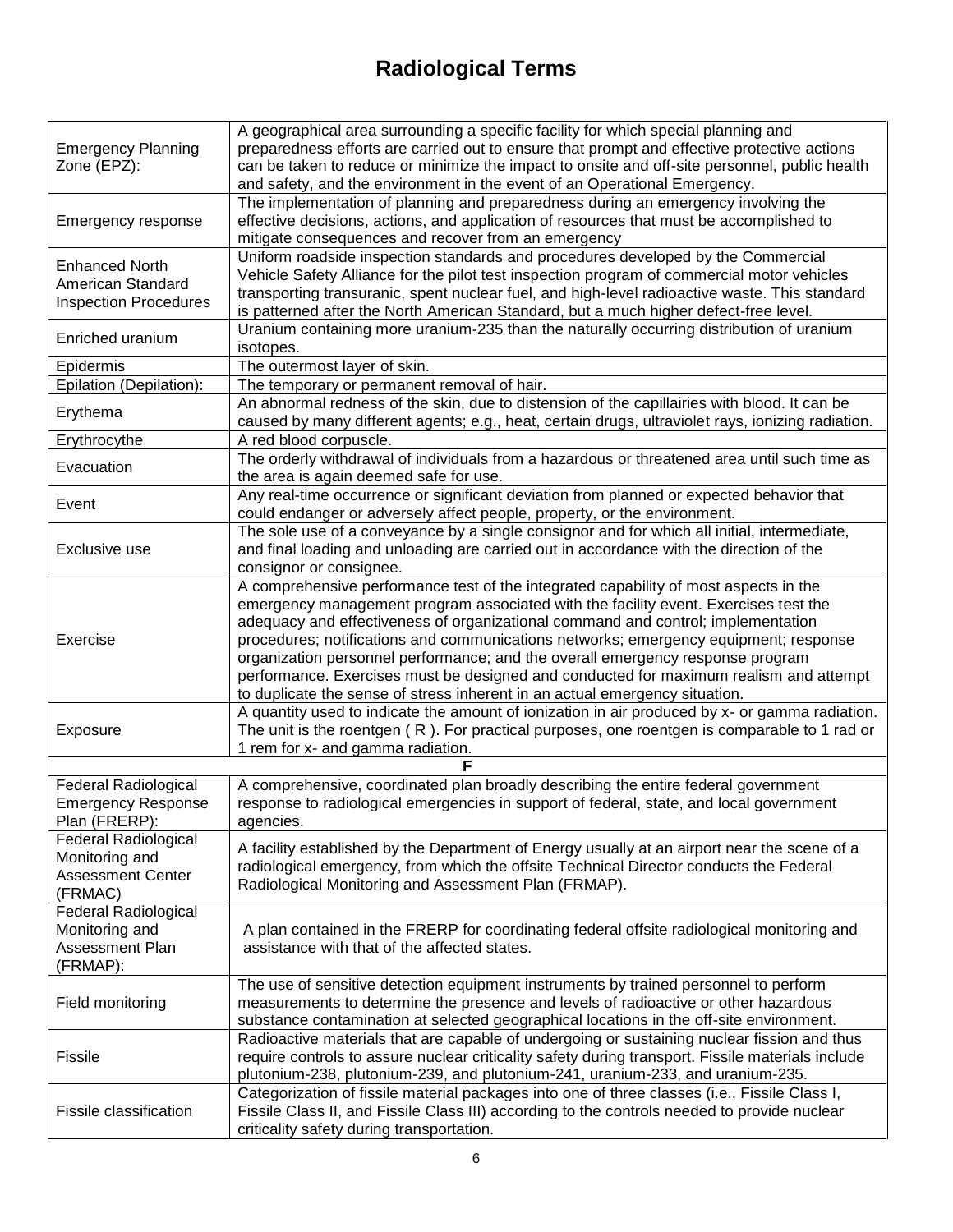| Fission                                       | The splitting of a heavy nucleus into two or more radioactive nuclei, accompanied by the<br>emission of gamma rays, neutrons and a significant amount of energy. Fission usually is<br>initiated by the heavy nucleus absorbing a neutron, but it also can occur spontaneously.                                                                                                                                                                                                                                                                                                                                                                                                                                                              |
|-----------------------------------------------|----------------------------------------------------------------------------------------------------------------------------------------------------------------------------------------------------------------------------------------------------------------------------------------------------------------------------------------------------------------------------------------------------------------------------------------------------------------------------------------------------------------------------------------------------------------------------------------------------------------------------------------------------------------------------------------------------------------------------------------------|
| <b>Fission products</b>                       | The nuclei (fission fragments) formed by the fission of heavy elements plus the nuclides<br>formed by the fission fragment in radioactive decay.                                                                                                                                                                                                                                                                                                                                                                                                                                                                                                                                                                                             |
|                                               |                                                                                                                                                                                                                                                                                                                                                                                                                                                                                                                                                                                                                                                                                                                                              |
| Gamma rays                                    | High energy, short wavelength electromagnetic radiation emitted from the nucleus. Gamma<br>radiation frequently accompanies alpha and beta emissions and always accompanies fission.<br>Gamma rays are very penetrating and are best stopped or shielded against by dense<br>materials, such as lead or depleted uranium. Gamma rays are essentially similar to x-rays<br>but are usually more energetic and are nuclear in origin.                                                                                                                                                                                                                                                                                                          |
| <b>General Emergency</b>                      | One of the classes of emergencies in the Operational and Energy Emergency Categories.<br>Within the category of Operational Emergency, a General Emergency represents events<br>which are in progress or have occurred that involve actual or imminent catastrophic failure<br>of facility safety systems with potential for loss of confinement integrity, catastrophic<br>degradation of facility protection systems, or catastrophic failure in safety or protection<br>systems threatening the integrity of a weapon or test device which could lead to substantial<br>off-site impacts. Any environmental release of hazardous materials can reasonably be<br>expected to exceed the appropriate Protective Action Guide (PAG) offsite. |
| Genetic effects                               | Genetic effects are those effects from some agent, like radiation, that are seen in the<br>offspring of the individual who received the agent/exposure. The agent/exposure must be<br>encountered pre-conception.                                                                                                                                                                                                                                                                                                                                                                                                                                                                                                                            |
| Geiger counter, or G-M<br>meter               | An instrument used to detect and measure radiation. The detecting element is a gas-filled<br>chamber operated by a voltage whose electrical discharge will spread over the entire anode<br>when triggered by a primary ionizing event.                                                                                                                                                                                                                                                                                                                                                                                                                                                                                                       |
| Generator                                     | Any person who is licensed by the Nuclear Regulatory Commission to use a utilization or<br>production facility under the authority of the Atomic Energy Act of 1954.                                                                                                                                                                                                                                                                                                                                                                                                                                                                                                                                                                         |
| Gray (Gy):                                    | The gray is a unit used to measure a quantity called absorbed dose. This relates to the<br>amount of energy actually absorbed in some material, and is used for any type of radiation<br>and any material. One gray is equal to one joule of energy deposited in one kg of material.<br>The unit gray can be used for any type of radiation, but it does not describe the biological<br>effects of the different radiations. Absorbed dose is often expressed in terms of hundredths<br>of a gray, or centigrays. One gray is equivalent to 100 rads.                                                                                                                                                                                        |
| Greater-than-Class-C<br>low-level radioactive | Waste from commercial sources with radionuclide concentrations that exceed Nuclear<br>Regulatory Commission limits for Class-C low-level radioactive waste as defined in 10                                                                                                                                                                                                                                                                                                                                                                                                                                                                                                                                                                  |
| waste                                         |                                                                                                                                                                                                                                                                                                                                                                                                                                                                                                                                                                                                                                                                                                                                              |
| Half-life                                     | н<br>1. The time required for the activity of a radionuclide to decrease to half its initial value due to<br>radioactive decay.                                                                                                                                                                                                                                                                                                                                                                                                                                                                                                                                                                                                              |
|                                               | 2. The time required for a radioactive substance to lose 50 percent of its activity by decay.<br>The half-life of the radioisotope plutonium-239, for example, is 24,000 years. Starting with a<br>pound of plutoinium-239, in 24,000 years there will be one-half pound of plutonium-239, in<br>another 24,000 years there will be one-fourth pound, and so on. (A pound of material<br>remains, but it gradually becomes a stable element.)                                                                                                                                                                                                                                                                                                |
| Hazard:                                       | A process, condition, or asset which has the potential to adversely impact the health and<br>safety of personnel, the public, the environment, or national security. Hazards are divided<br>into three classes:                                                                                                                                                                                                                                                                                                                                                                                                                                                                                                                              |
|                                               | a. Low: hazards which present minor onsite and negligible offsite impacts to people, the<br>environment, or national security.                                                                                                                                                                                                                                                                                                                                                                                                                                                                                                                                                                                                               |
|                                               | b. Moderate: hazards which represent considerable potential onsite impacts to the people or<br>the environment, but at most only minor offsite impacts to people, the environment, or<br>national security.                                                                                                                                                                                                                                                                                                                                                                                                                                                                                                                                  |
|                                               | c. High: hazards with the potential for onsite and offsite impacts to large numbers of persons<br>or with the potential for major impacts to the environment or national security.                                                                                                                                                                                                                                                                                                                                                                                                                                                                                                                                                           |
| Hazardous material<br>(HAZMAT):               | Any solid, liquid, or gaseous material that is toxic, flammable, radioactive, corrosive,<br>chemically reactive, or unstable upon prolonged storage in quantities that could pose a threat<br>to life, property, or the environment.                                                                                                                                                                                                                                                                                                                                                                                                                                                                                                         |
| Hazards assessment                            | Used as a foundation for emergency planning purposes; including identification of any                                                                                                                                                                                                                                                                                                                                                                                                                                                                                                                                                                                                                                                        |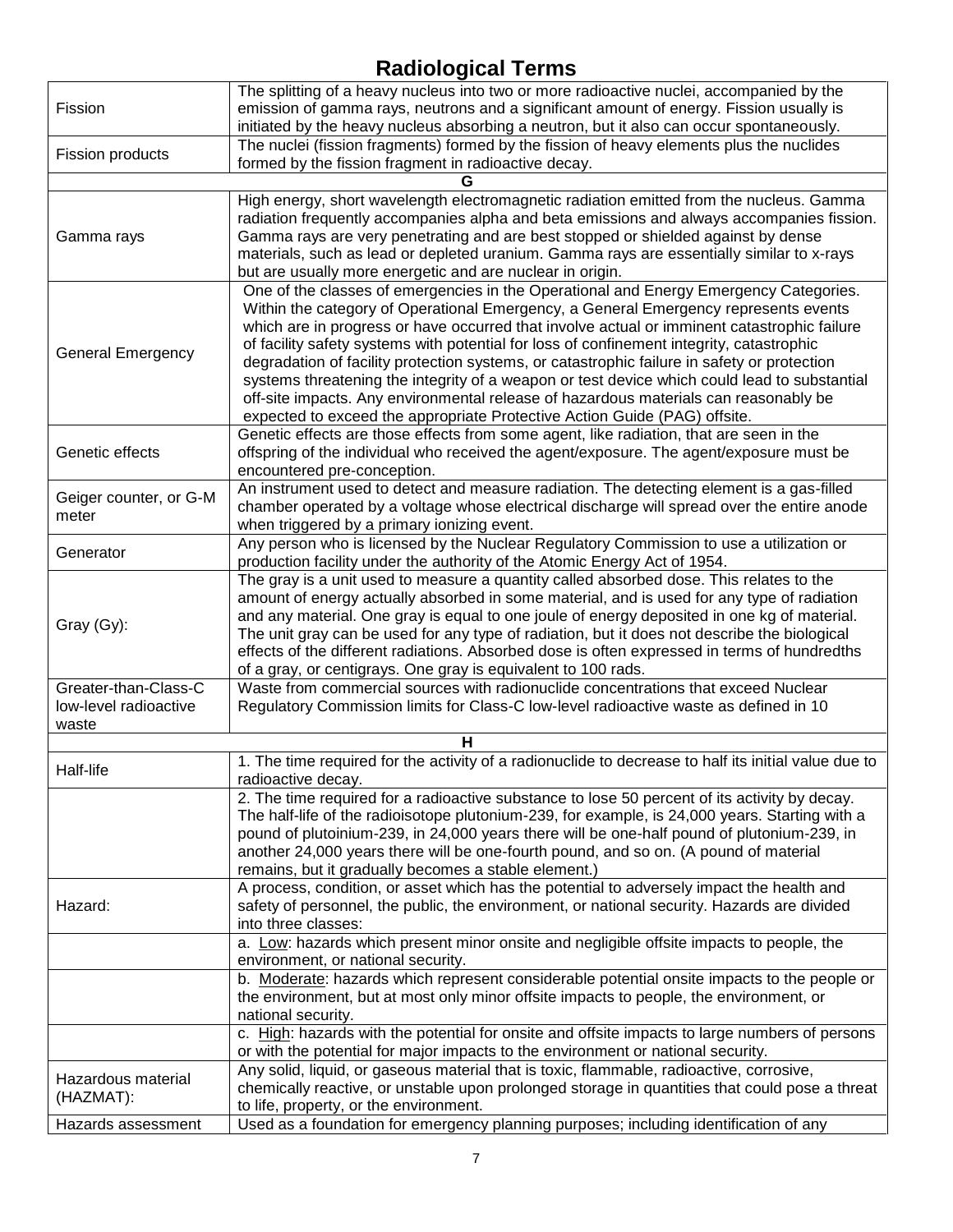| hazards and targets unique to a facility, analyses of potential accidents or events, and |
|------------------------------------------------------------------------------------------|
| evaluation of potential accident or event consequences.                                  |

| Health physics (HP):             | The science concerned with recognition, evaluation, and control of health hazards from<br>ionizing radiation.                                                                         |
|----------------------------------|---------------------------------------------------------------------------------------------------------------------------------------------------------------------------------------|
| Heavy metals                     | Metals that are dense. Examples include mercury, lead, silver, gold, and uranium.                                                                                                     |
|                                  | Highly radioactive material, containing fission material, traces of uranium and plutonium,                                                                                            |
| High-level [radioactive]         | and other transuranic elements, that results from chemical reprocessing of spent fuel.                                                                                                |
| waste (HLW):                     | Originally produced in liquid form, high-level waste must be solidified before disposal.                                                                                              |
| Highway route controlled         | A Type B quantity package that has additional constraints imposed during                                                                                                              |
| quantity (HRCQ):                 | transportation. The HRCQ quantity is 3,000 times a Type A quantity or 30,000 curies,                                                                                                  |
|                                  | whichever is less.                                                                                                                                                                    |
|                                  | Refers to those routes which must be selected by the carrier or that person operating a                                                                                               |
|                                  | motor vehicle containing a highway route controlled quantity of radioactive materials to                                                                                              |
| Highway routing<br>[of<br>HRCQ]: | reduce time in transit and minimize radiological risk. The route is limited to a preferred<br>route or a state designated alternative route whenever possible, and must be in writing |
|                                  | with a copy supplied to the driver and shipper, that latter being notified in writing of any                                                                                          |
|                                  | deviations.                                                                                                                                                                           |
|                                  |                                                                                                                                                                                       |
| <b>Incident Command Post</b>     | The location at which the primary command functions are executed, usually collocated                                                                                                  |
| $(ICP)$ :                        | with the incident base.                                                                                                                                                               |
|                                  | The combination of facilities, equipment, personnel, procedures, and communications                                                                                                   |
| Incident Command System          | operating within a common organizational structure with responsibility for the                                                                                                        |
| (ICS):                           | management of assigned resources to effectively accomplish stated objectives                                                                                                          |
|                                  | pertaining to an incident.                                                                                                                                                            |
| Incident Commander (IC):         | The individual responsible for the management of all operations at a particular                                                                                                       |
|                                  | hazardous materials emergency.                                                                                                                                                        |
|                                  | A geographic zone with approximately 50 miles radius centered at a nuclear power plant<br>for which plans are developed to protect the public from exposure to radiation principally  |
| Ingestion exposure pathway       | from the ingestion of water or foods such as milk or fresh vegetables that are                                                                                                        |
|                                  | contaminated as a result of a nuclear power plant accident.                                                                                                                           |
|                                  | The temporary holding of wastes on or away from the generator's site when disposal                                                                                                    |
| Interim storage                  | space is not available. Monitoring and human control are provided, and subsequent                                                                                                     |
|                                  | action involving treatment, transportation, or final disposition is expected.                                                                                                         |
| lon                              | Atomic particle, atom, or chemical radical bearing an electrical charge, either negative or                                                                                           |
|                                  | positive.                                                                                                                                                                             |
|                                  | 1. The separation of a normally electrically neutral atom or molecule into electrically                                                                                               |
|                                  | charge components. The term is also employed to describe the degree or extent to                                                                                                      |
| Ionization                       | which this separation occurs. Ionization is the removal of an electron (a negative                                                                                                    |
|                                  | charge) from an atom or molecule, either directly or indirectly, leaving a positively                                                                                                 |
|                                  | charged ion. The separated electron and ion are referred to as an ion pair.<br>2. Removal of electrons from an atom, for example, by means of radiation, so that the                  |
|                                  | atom becomes charged.                                                                                                                                                                 |
|                                  | 1. Any radiation that causes displacement of electrons from atoms or molecules, thereby                                                                                               |
| lonizing radiation               | producing ions.                                                                                                                                                                       |
|                                  | 2. Radiation that has enough energy to remove electrons from substances it passes                                                                                                     |
|                                  | through, forming ions.                                                                                                                                                                |
|                                  | The relationship which states that gamma radiation intensity is inversely proportional to                                                                                             |
| Inverse Square Law               | the square of the distance from a point source.                                                                                                                                       |
| Irradiation                      | Exposure to ionizing radiation.                                                                                                                                                       |
|                                  | 1. One of two or more atoms with the same atomic number (the same chemical                                                                                                            |
| <b>Isotopes</b>                  | element), but with different atomic weights. An equivalent statement is that the nuclei of                                                                                            |
|                                  | isotopes have the same number of protons but different numbers of neutrons. Isotopes<br>usually have very nearly the same chemical properties, but somewhat different physical        |
|                                  | properties.                                                                                                                                                                           |
|                                  | 2. Atoms of the same element that have equal number of protons, but different numbers                                                                                                 |
|                                  | of neutrons. Isotopes of an element have the same atomic number but different atomic                                                                                                  |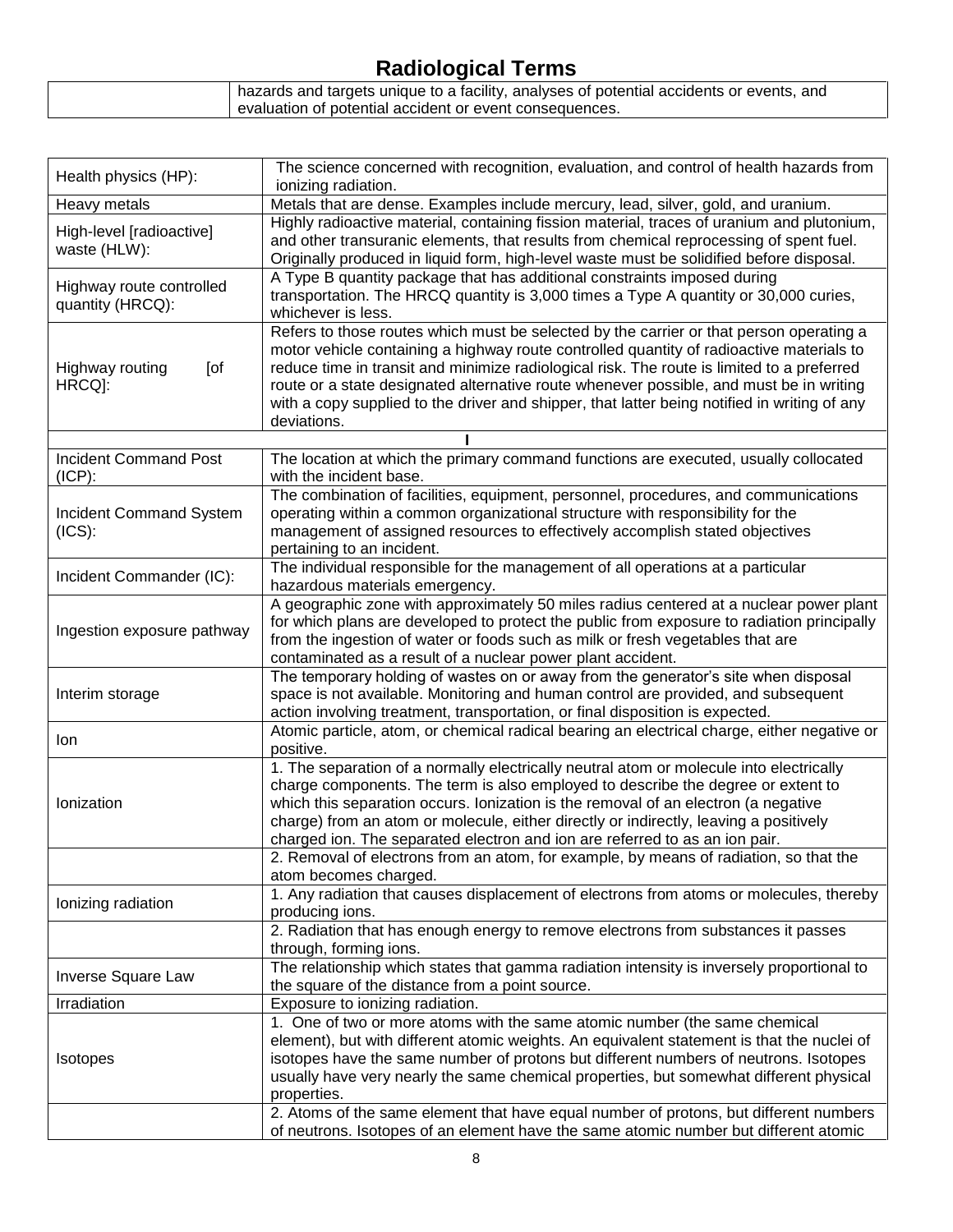| <b>JK</b>                                            |                                                                                                                                                                                                                                                                                                                                                                                                                                                                                                                                                                                                                                                                                                                                                                               |  |
|------------------------------------------------------|-------------------------------------------------------------------------------------------------------------------------------------------------------------------------------------------------------------------------------------------------------------------------------------------------------------------------------------------------------------------------------------------------------------------------------------------------------------------------------------------------------------------------------------------------------------------------------------------------------------------------------------------------------------------------------------------------------------------------------------------------------------------------------|--|
| Joint Information Center<br>(JIC)                    | A centralized facility where organizations responding to an emergency coordinate the<br>release of accurate and timely information to the public and the media and provide a<br>central source for all instructions. A JIC is operated cooperatively by all responding<br>levels of federal, state, and local governments and organizations, and the involved<br>facility. Also known as a Media Reception Center (MRC).                                                                                                                                                                                                                                                                                                                                                      |  |
|                                                      |                                                                                                                                                                                                                                                                                                                                                                                                                                                                                                                                                                                                                                                                                                                                                                               |  |
| Lead Federal Agency (LFA):                           | The federal agency that owns, authorizes, regulates, or is otherwise deemed<br>responsible for ameliorating an emergency and that has the authority to take whatever<br>action is necessary to stabilize the situation.                                                                                                                                                                                                                                                                                                                                                                                                                                                                                                                                                       |  |
| Lethal dose of radiation                             | The amount of ionizing radiation exposure required to cause death. A brief (within four<br>days) whole body gamma exposure of 600 roentgens would be a lethal dose for most<br>people.                                                                                                                                                                                                                                                                                                                                                                                                                                                                                                                                                                                        |  |
| LD-50 or LD 50 dose                                  | The dose of radiation required to kill, within a specified period, 50 percent of the<br>individuals in a large group of animals or organisms; e.g., LD-50/30, a lethal dose to 50<br>percent of the organisms in 30 days.                                                                                                                                                                                                                                                                                                                                                                                                                                                                                                                                                     |  |
| Licensed radioactive<br>material                     | Source material, special nuclear material or by product material received, possessed,<br>used, transferred, or disposed of under a license issued by the Nuclear Regulatory<br>Commission.                                                                                                                                                                                                                                                                                                                                                                                                                                                                                                                                                                                    |  |
| Limited quantity                                     | When specified as such in a section applicable to a particular material, means the<br>maximum amount of a hazardous material for which there is a specific labeling or<br>packaging exception.                                                                                                                                                                                                                                                                                                                                                                                                                                                                                                                                                                                |  |
| Limited quantity of<br>radioactive material          | A quantity of radioactive material not exceeding the materials package limits specified in<br>49 CFR 173.423 and which conforms with requirements specified in 49 CFR 173.421.                                                                                                                                                                                                                                                                                                                                                                                                                                                                                                                                                                                                |  |
| <b>Local Emergency Planning</b><br>Committee (LEPC): | A committee appointed by the State Emergency Response Commission (SERC), as<br>required by Title III of the Superfund Amendments and Reauthorization Act (SARA), to<br>formulate a comprehensive emergency plan for its district.                                                                                                                                                                                                                                                                                                                                                                                                                                                                                                                                             |  |
| Low enriched uranium<br>(LEU):                       | Uranium material that has had uranium-235 concentration increased above natural<br>levels but less than 20 percent.                                                                                                                                                                                                                                                                                                                                                                                                                                                                                                                                                                                                                                                           |  |
| Low-Level [radioactive]<br>waste (LLW):              | Radioactive material that is not high-level radioactive waste, spent nuclear fuel, or<br>byproduct material. Low-Level waste is discarded radioactive material such as rags,<br>construction rubble, glass, etc., that is only slightly or moderately contaminated. This<br>waste is usually disposed of by land burial.                                                                                                                                                                                                                                                                                                                                                                                                                                                      |  |
| Low specific activity (LSA)<br>materials             | 1. Uranium or thorium ores and physical or chemical concentrate of those ores;                                                                                                                                                                                                                                                                                                                                                                                                                                                                                                                                                                                                                                                                                                |  |
|                                                      | 2. Unirradiated natural or depleted uranium or unirradiated natural thorium;                                                                                                                                                                                                                                                                                                                                                                                                                                                                                                                                                                                                                                                                                                  |  |
|                                                      | 3. Tritium oxide in aqueous solutions provided the concentration does not exceed 5.0<br>millicurie per milliliter; 4. Material in which the radioactivity is essentially uniformly<br>distributed and in which the estimated average concentration of contents does not<br>exceed amounts listed in 49 CRF 173.403; 5; Objects of non-radioactive material<br>externally contaminated with radioactive material, provided that the radioactive material<br>is not readily dispersible and the surface contamination when averaged over an area of<br>1 square meter, does not exceed 0.0001 millicurie per square centimeter of<br>radionuclides for which the A2 quantity is not more than .05 curies, or 0.001 millicurie<br>per square centimeter for other radionuclides. |  |
|                                                      |                                                                                                                                                                                                                                                                                                                                                                                                                                                                                                                                                                                                                                                                                                                                                                               |  |
| Malaise                                              | A vague feeling of physical discomfort or uneasiness, such as feeling bad before<br>developing a definite illness.                                                                                                                                                                                                                                                                                                                                                                                                                                                                                                                                                                                                                                                            |  |
| Marking                                              | A descriptive name, identification number, instructions, cautions, weight, specification,<br>or United Nations marks, or combinations thereof, required by this Department of<br>Transportation on outer packaging of hazardous materials.                                                                                                                                                                                                                                                                                                                                                                                                                                                                                                                                    |  |
| Mass number                                          | The sum of the neutrons and protons in a nucleus. The mass number is the nearest<br>whole number to an atom's atomic weight. For instance, the mass number of uranium-                                                                                                                                                                                                                                                                                                                                                                                                                                                                                                                                                                                                        |  |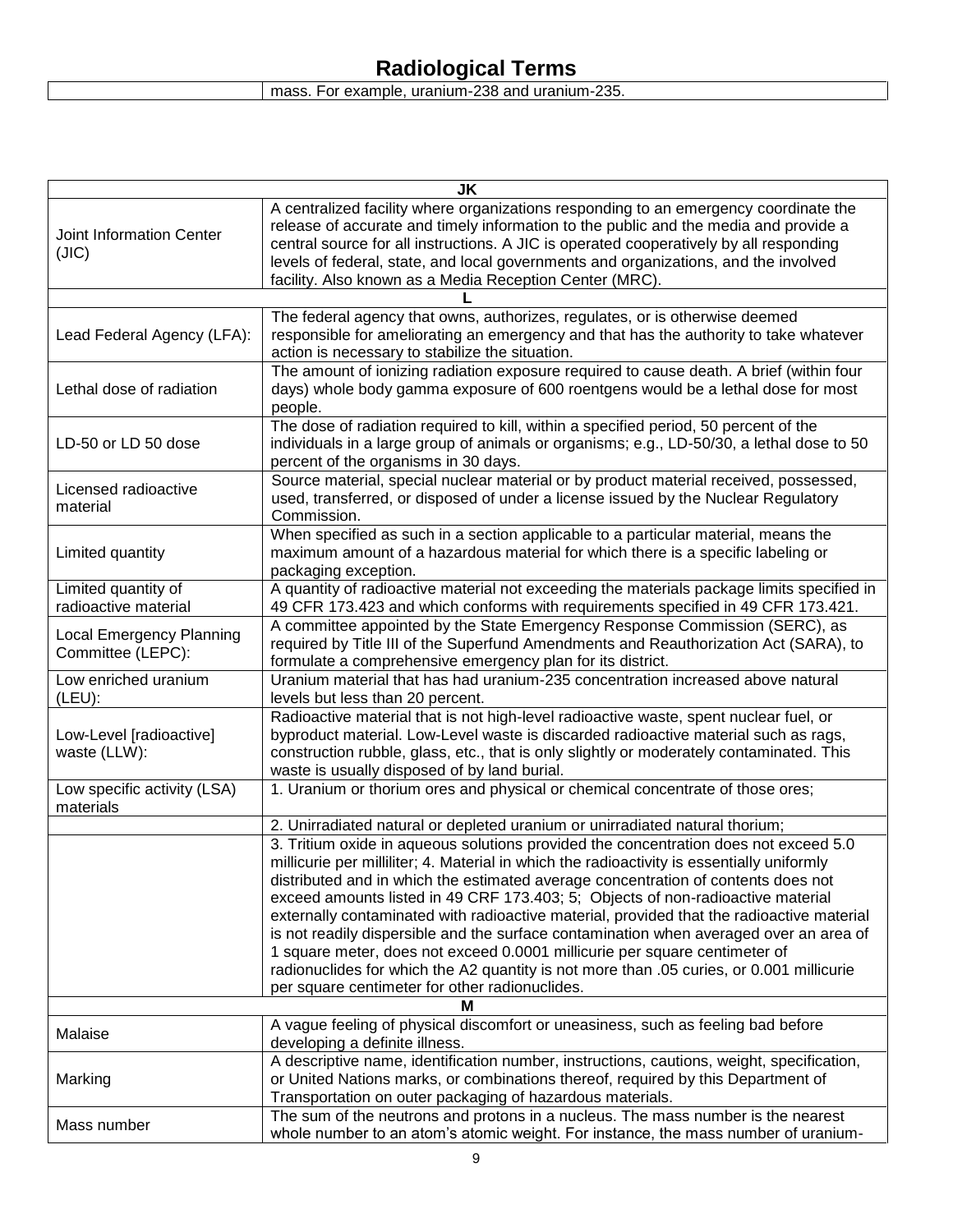|                          | 235 is 235. Symbol: A.                                                         |
|--------------------------|--------------------------------------------------------------------------------|
| Maximum permissible body | Maximum permissible body burden is the maximum amount of specific radionuclide |
| burden (MPBB):           | considered to produce no adverse health effects if deposited inside the body.  |

| Median Lethal Does (LD-50)                              | The amount of radiation received over the whole body which would be fatal to about 50<br>percent of human beings, animals, or organisms. It is usually accepted that a dose of<br>400 to 450 r (roentgens) received over the whole body in the course of a few minutes<br>represents the median lethal dose for human beings.                                                                                                                          |
|---------------------------------------------------------|--------------------------------------------------------------------------------------------------------------------------------------------------------------------------------------------------------------------------------------------------------------------------------------------------------------------------------------------------------------------------------------------------------------------------------------------------------|
| Milli                                                   | A prefix meaning one one-thousandth of any unit. Examples include 1 milliliter (1/1000<br>of a liter) or 1 milliroentgen (1/1000 of a roentgen).                                                                                                                                                                                                                                                                                                       |
| Millirem                                                | A unit of radiation dosage equal to one-thousandth of a rem. According to federal<br>standards, an individual is allowed to receive up to 500 millirem per year from nuclear<br>fuel cycle activities.                                                                                                                                                                                                                                                 |
| Mixed waste                                             | Waste containing both radioactive and hazardous components as defined by the Atomic<br>Energy Act and the Resource Conservation and Recovery Act, respectively.                                                                                                                                                                                                                                                                                        |
| Monitoring                                              | The use of sampling and detection equipment to determine the levels of radiation or<br>other toxic materials.                                                                                                                                                                                                                                                                                                                                          |
| Multi-purpose canister<br>$(MPC)$ :                     | Sealed, metallic containers maintaining multiple spent fuel assemblies in a dry, inert<br>environment and overpacked separately and uniquely for the various system elements<br>of storage, transportation, and disposal.                                                                                                                                                                                                                              |
| Multi-purpose canister<br>(MPC) overpack:               | A structural component that provides the confinement, radiation shielding, impact<br>resistance, and environmental protection for an MPC to meet the requirements of 10<br>CFR 60 for disposal, or 10 CFR 71 for transportation, or 10 CFR 72 for storage.                                                                                                                                                                                             |
|                                                         | N                                                                                                                                                                                                                                                                                                                                                                                                                                                      |
| Natural radiation                                       | Radiation that is always present in the environment from such sources as cosmic rays<br>and radioactive materials in rocks and soils. Also known as background radiation.                                                                                                                                                                                                                                                                              |
| Neutron                                                 | 1. A particle that appears in the nucleus of all atoms except hydrogen. Neutrons are one<br>of three basic particles that make up the atom. Neutrons have no electrical charge.                                                                                                                                                                                                                                                                        |
|                                                         | 2. An uncharged elementary particle with a mass slightly greater than that of the proton;<br>found in the nucleus of every atom heavier than hydrogen. A free neutron is unstable<br>and decays with a half-life of about 13 minutes into an electron, proton and neutrino.<br>Neutrons sustain fission chain reaction in a nuclear reactor. Shield for neutrons is<br>usually large quantities of materials such as water, paraffin, or polyethylene. |
| Non-penetrating radiation                               | A general term used to describe external radiations of such low penetrating power that<br>the absorbed dose from exposures to humans is principally in the skin and does not<br>reach deeper organs to any significant extent. It refers to alpha, beta, and very low<br>energy gamma or x-ray radiations.                                                                                                                                             |
| Non-stochastic effect                                   | Non-stochastic effects are effects that can be related directly to the radiation dose<br>received. The effect is more severe with a higher radiation dose, i.e., the burn gets<br>worse as the dose increases. It typically has a threshold, below which the effect will not<br>occur. A skin burn form radiation is a non-stochastic effect.                                                                                                          |
| Normal form                                             | Those materials which by nature of their physical form or encapsulation if released from<br>a package, might present some possibility of contamination as well as direct radiation.<br>For example, materials in the form of liquids or powdery-like substances are more likely<br>to be dispersible.                                                                                                                                                  |
| Normal form radioactive<br>material                     | Radioactive material which has not been demonstrated to qualify as. special form<br>radioactive material.                                                                                                                                                                                                                                                                                                                                              |
| North American Standard<br><b>Inspection Procedures</b> | Uniform roadside inspection standards and procedures developed by the Commercial<br>Vehicle Safety Alliance which targets only those critical components on a commercial<br>motor vehicle that have been identified as accident contributors.                                                                                                                                                                                                          |
| N.O.S.                                                  | Not Otherwise Specified Term used to denote on shipping papers/ bills of lading that the<br>hazardous material is not specifically listed in the table of 49 CFR 172.101                                                                                                                                                                                                                                                                               |
| Nuclear criticality                                     | The point at which nuclear material achieves a self-sustaining chain reaction.                                                                                                                                                                                                                                                                                                                                                                         |
| Nuclear Emergency Search<br>Team (NEST):                | A group of experts, assigned by radiation detection systems and associated personnel,<br>assigned responsibility to provide technical assistance to law enforcement agencies in<br>nuclear threat emergencies for the search and identification of any ionizing radiation<br>producing materials that may have been lost or stolen or may be associated with bomb                                                                                      |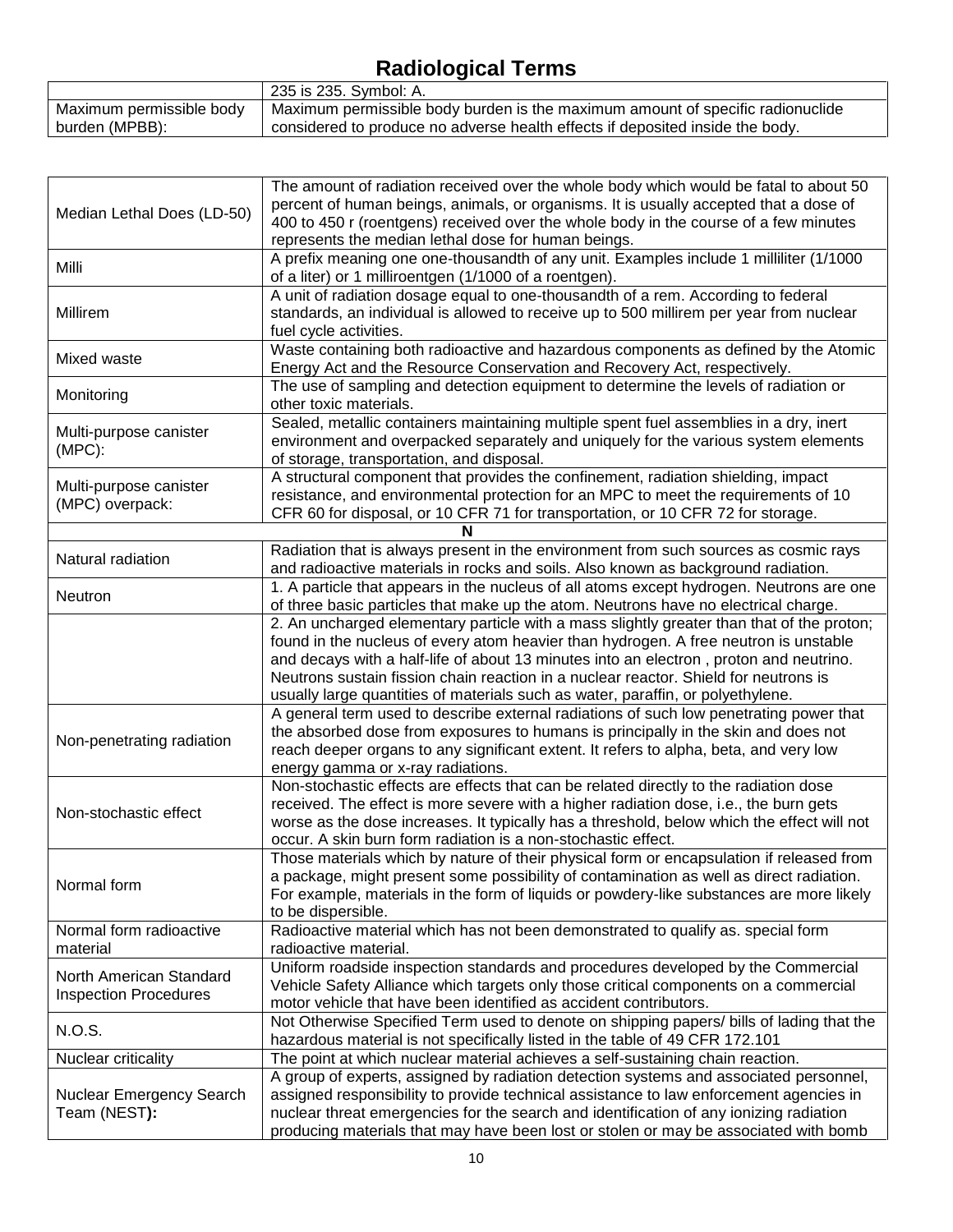|  | threats or radiation dispersal threats. |  |  |
|--|-----------------------------------------|--|--|
|--|-----------------------------------------|--|--|

| Nuclear facility                               | A facility whose operations involve radioactive materials in such form and quantity that a<br>significant nuclear hazard to the employees or the general public potential exists.<br>Included are facilities that produce, process, or store radioactive liquid or solid waste,<br>fissionable materials or tritium; conduct separation operations; conduct irradiated<br>materials inspections, fuel fabrication, decontamination or recovery operations; or<br>conduct fuel enrichment operations. Incidental use of radioactive materials in the facility<br>operations (e.g., check sources, radioactive sources, x-ray machines) does not<br>necessarily require the facility to be included in this definition.                                                                                                                                                                                            |  |
|------------------------------------------------|------------------------------------------------------------------------------------------------------------------------------------------------------------------------------------------------------------------------------------------------------------------------------------------------------------------------------------------------------------------------------------------------------------------------------------------------------------------------------------------------------------------------------------------------------------------------------------------------------------------------------------------------------------------------------------------------------------------------------------------------------------------------------------------------------------------------------------------------------------------------------------------------------------------|--|
| Nuclear fuel cycle                             | The complete process or cycle of nuclear activities, which include mining, milling,<br>conversion, enrichment, fuel fabrication, nuclear power plant operations, spend fuel<br>storage, reprocessing, and waste management operations. Most of the uranium<br>shipment on the. front side shipments include both high- and low-level radiation<br>hazards. These waste shipments may be transported in. strong, tight packages or Type<br>A or Type B packages.                                                                                                                                                                                                                                                                                                                                                                                                                                                  |  |
| Nuclear reactor                                | An apparatus, other than an atomic weapon, designed or used to sustain nuclear fission<br>in a self-supporting chain reaction.                                                                                                                                                                                                                                                                                                                                                                                                                                                                                                                                                                                                                                                                                                                                                                                   |  |
| <b>Nuclear Regulatory</b><br>Commission (NRC): | The federal agency responsible for regulating commercial nuclear power plants and<br>other commercial nuclear operations pursuant to the Atomic Energy Act of 1954, as<br>amended. This federal agency has broad statutory authority over transportation of<br>radioactive material similar to that of the Department of Transportation (DOT). Under a<br>memorandum of understanding between the two agencies, however, NRC limits its<br>activities to performing safety evaluations of packages and issuing certificates of<br>compliance for Type B packages and packages for fissile material. The NRC prescribes<br>rules for monitoring of packages on receipt, for limiting the exposure of individuals to<br>ionizing radiation, and for in-transit security of certain materials. NRC imposes DOT<br>shipping requirements by reference and inspects against them, and enforces those<br>requirements. |  |
| Nucleus:                                       | The central part of an atom that contains protons, neutrons, and other particles. OR The<br>small, positively charged core of an atom. It is only 1/100,000 diameter of the atom but<br>contains nearly all the atom's mass. All nuclei contain both protons and neutrons, except<br>the nucleus of ordinary hydrogen, which consists of a single proton.                                                                                                                                                                                                                                                                                                                                                                                                                                                                                                                                                        |  |
| Nuclide:                                       | A general term applicable to all atomic forms of the elements. The term is often<br>erroneously used as a synonym for. isotope, which properly has a more limited<br>definition. Whereas isotopes are various forms of a single element (hence, a family of<br>nuclides and all have the same atomic members). Nuclides comprise all the isotopic<br>forms of all the elements.                                                                                                                                                                                                                                                                                                                                                                                                                                                                                                                                  |  |
| O                                              |                                                                                                                                                                                                                                                                                                                                                                                                                                                                                                                                                                                                                                                                                                                                                                                                                                                                                                                  |  |
| Offsite                                        | The area beyond the boundaries of the site.<br>The area surrounding an accident site that is, or potentially could be, affected by the                                                                                                                                                                                                                                                                                                                                                                                                                                                                                                                                                                                                                                                                                                                                                                           |  |
| On-scene:                                      | accident or incident. This area could both be onsite and offsite.                                                                                                                                                                                                                                                                                                                                                                                                                                                                                                                                                                                                                                                                                                                                                                                                                                                |  |
| Onsite                                         | The facility, site, or area over which the cognizant federal agency has access control<br>authority. The onsite area includes any area that has been established as a National<br>Defense Area or National Security Area.                                                                                                                                                                                                                                                                                                                                                                                                                                                                                                                                                                                                                                                                                        |  |
| Operational emergency:                         | One of the three categories of emergencies. Operational emergencies are significant<br>accidents, incidents, events, or natural phenomena which seriously degrade the safety<br>or security of EOD facilities. Operational emergencies apply to DOE reactors or other<br>DOE facilities involved with hazardous materials, DOE-controlled nuclear weapons,<br>components, or test devices; DOE safeguards and security events, and transportation<br>accidents involving hazardous material.                                                                                                                                                                                                                                                                                                                                                                                                                     |  |
| Operational emergency<br>event classes         | Characterization of operational emergencies involving or affecting DOE facilities as<br>Alert, Site Area Emergency, or General Emergency as determined by emergency action<br>levels.                                                                                                                                                                                                                                                                                                                                                                                                                                                                                                                                                                                                                                                                                                                            |  |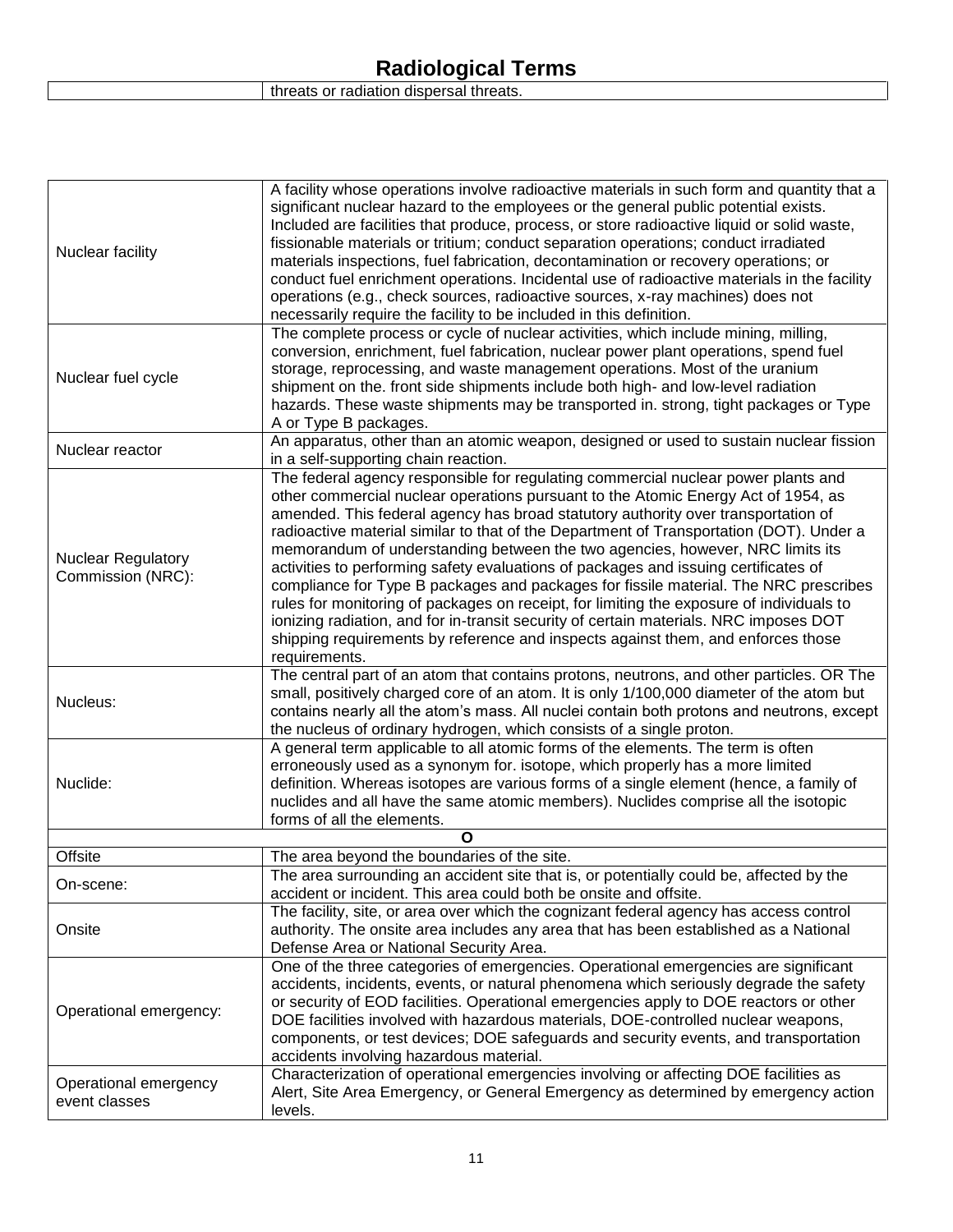| PQ                                          |                                                                                                                                                                                                                                                                                                                                                                                                                                                                                                                                                                                 |  |
|---------------------------------------------|---------------------------------------------------------------------------------------------------------------------------------------------------------------------------------------------------------------------------------------------------------------------------------------------------------------------------------------------------------------------------------------------------------------------------------------------------------------------------------------------------------------------------------------------------------------------------------|--|
| Package                                     | The packaging together with its radioactive contents as presented for transport.                                                                                                                                                                                                                                                                                                                                                                                                                                                                                                |  |
| Packaging                                   | For radioactive materials, the assembly of components necessary to ensure compliance<br>with the packaging requirements of 49 CFR 173. It may consist of one or more<br>receptacles, absorbent materials, spacing structures, thermal insulation, radiation                                                                                                                                                                                                                                                                                                                     |  |
|                                             | shielding, and devices for cooling or absorbing mechanical shocks. The conveyance,<br>tie-down system, and auxiliary equipment may sometimes be designated as part of the<br>packaging.                                                                                                                                                                                                                                                                                                                                                                                         |  |
| Permissible exposure limit                  | The exposure, inhalation or dermal permissible exposure limit specified in 29 CFR 1910,<br>subparts G and Z.                                                                                                                                                                                                                                                                                                                                                                                                                                                                    |  |
| Petechia                                    | A round, purplish red spot caused by bleeding under the skin.                                                                                                                                                                                                                                                                                                                                                                                                                                                                                                                   |  |
| Picocuries (p/Ci):                          | Measurement of radioactivity. A picocurie is one million millionth, or a trillionth, of a<br>curie, and represents about 2.2 radioactive particle disintegrations per minute.                                                                                                                                                                                                                                                                                                                                                                                                   |  |
| Placard                                     | Represents the hazard class(es) of the material(s) contained within the freight container,<br>motor vehicle or rail car. A warning sign made of a durable material and placed on the<br>exterior sides of a transport vehicle.                                                                                                                                                                                                                                                                                                                                                  |  |
| Plume                                       | Airborne material spreading from a particular source. Used to denote the dispersal of<br>particles, gases, vapors, and aerosols in the atmosphere. Occasionally referred to as a<br>cloud (for example, a. radioactive cloud). A release of material into the atmosphere for a<br>short duration may also be denoted as a. puff.                                                                                                                                                                                                                                                |  |
| Plume exposure pathway                      | The principal exposure sources for this pathway are: 1. Whole body external exposure<br>(gamma radiation) and/or contact exposure to skin or eyes (hazardous substances)<br>from contact with materials from the plume and from deposited material. 2. Inhalation<br>and absorption of constituents in the passing plume.                                                                                                                                                                                                                                                       |  |
| Plutonium                                   | An artificially produced element that is fissile and radioactive. It is created when an atom<br>of uranium-238 captures a slow neutron in its nucleus.                                                                                                                                                                                                                                                                                                                                                                                                                          |  |
| Potassium iodide                            | Thyroid blocking agent that may be used in radiological events involving releases of<br>radioiodine.                                                                                                                                                                                                                                                                                                                                                                                                                                                                            |  |
| Preferred route                             | A preferred route consists of either or both:                                                                                                                                                                                                                                                                                                                                                                                                                                                                                                                                   |  |
|                                             | 1. An interstate system highway for which an alternative route is not designed by a state<br>routing agency, and/or                                                                                                                                                                                                                                                                                                                                                                                                                                                             |  |
|                                             | 2. A state-designated route selected by a state routing agency in accordance with DOT<br>guidelines for Selecting Preferred Highway Routes for Highway Route Controlled<br>Quantity Shipments of Radioactive Materials, or an equivalent routing analysis.                                                                                                                                                                                                                                                                                                                      |  |
| Pressurized water reactor<br>$(PWR)$ :      | A nuclear reactor in which heat is transferred from the core to a heat exchanger via<br>water kept under high pressure so that high temperatures can be maintained in the<br>primary system without boiling the water. Steam is generated in a secondary circuit.                                                                                                                                                                                                                                                                                                               |  |
| Price-Anderson Act                          | The legislation outline the methods for compensating nuclear power plants or nuclear<br>transportation accident victims. Passed as Subsection 170 of the Atomic Energy Act of<br>1954, the Price-Anderson Act established a system in which a combination of<br>government guarantees and private insurance coverage would pay claims for personal<br>injury and property damage caused by nuclear accidents. The legislation limits the<br>liability any one utility must sustain by requiring all nuclear utilities to assist in damage<br>payments should an accident occur. |  |
| Protective action (protective<br>response): | Physical measures, such as evacuation or sheltering, taken to prevent potential health<br>hazards resulting form a release of hazardous materials to the environment form<br>adversely affecting employees or the offsite population.                                                                                                                                                                                                                                                                                                                                           |  |
| <b>Protective Action Guide</b><br>(PAG):    | A radiation personnel exposure level or range beyond which protective action should be<br>considered. PAG values should reflect a balance of risks and costs to onsite personnel,<br>public health and safety, and the environment weighed against the benefits obtained<br>from protective actions.                                                                                                                                                                                                                                                                            |  |
| Proton                                      | An elementary particle with a single positive electrical charge and a mass approximately<br>1837 times that of the electron. Protons are constituents of all nuclei. The atomic<br>number (Z) of an atom is equal to the number of protons in its nucleus.                                                                                                                                                                                                                                                                                                                      |  |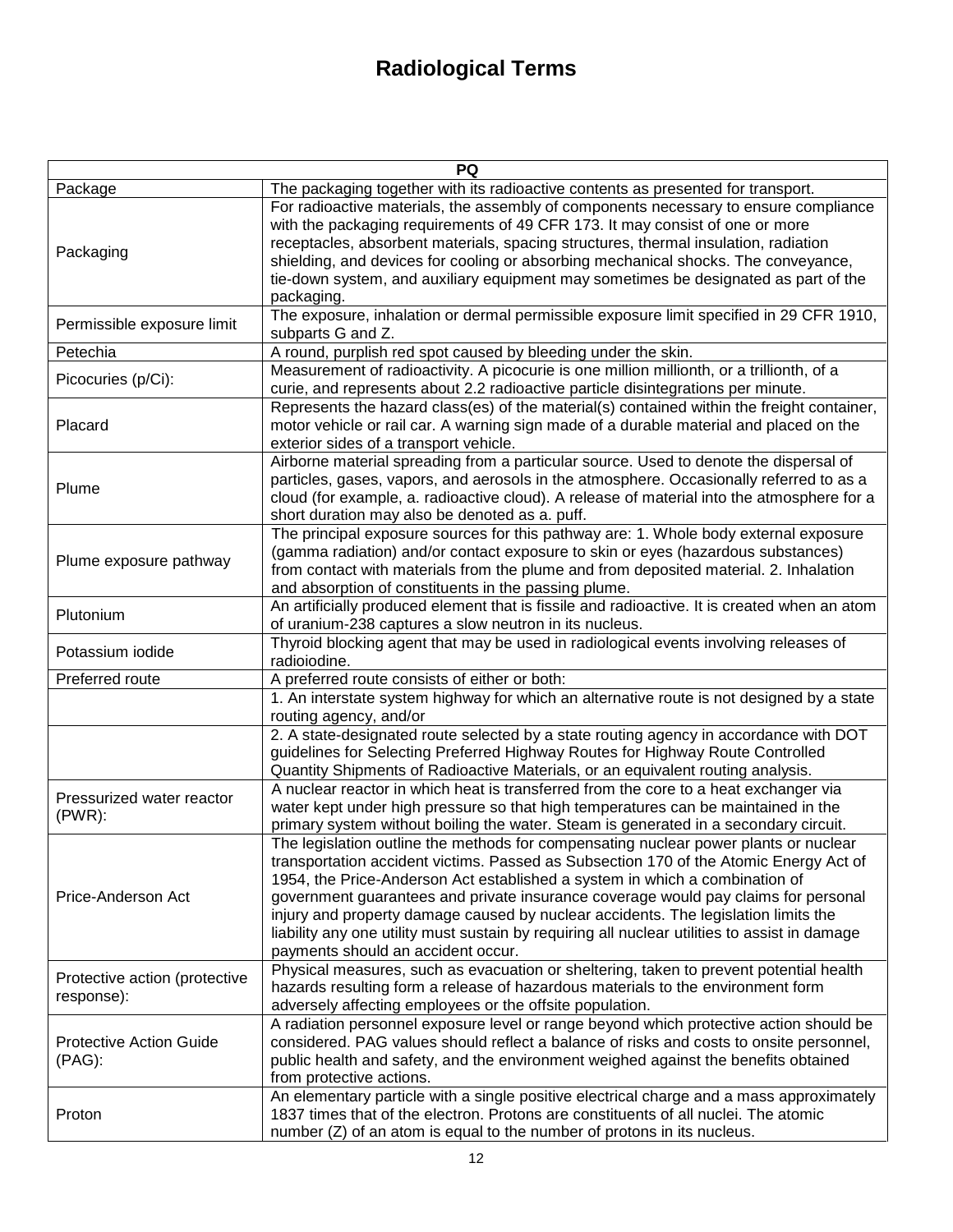|         | <b>Radiological Terms</b>                                     |
|---------|---------------------------------------------------------------|
| Purpura | Bleeding under the skin. Symptom of acute radiation sickness. |

| R                                                                           |                                                                                                                                                                                                                                                                                                                                                                                                                                                                                                                                                              |  |
|-----------------------------------------------------------------------------|--------------------------------------------------------------------------------------------------------------------------------------------------------------------------------------------------------------------------------------------------------------------------------------------------------------------------------------------------------------------------------------------------------------------------------------------------------------------------------------------------------------------------------------------------------------|--|
| Rad                                                                         | 1. Radiation absorbed dose, a measurement of ionizing radiation absorbed by any<br>material. A rad measures the absorption of a specific amount of work (100 ergs) in a<br>gram of matter.                                                                                                                                                                                                                                                                                                                                                                   |  |
|                                                                             | 2. Unit of absorbed dose. On rad is equal to an absorbed dose of 100 ergs per gram or<br>0.01 joules per kilogram (0.01 gray) 3Radiation absorbed dose. A (rad) is the unit of<br>absorbed dose. The rad is a measure of the energy imparted to matter by ionizing<br>particles per unit mass of irradiated material at the place of interest. A rad is                                                                                                                                                                                                      |  |
|                                                                             | approximately equal to the absorbed dose in tissue when the exposure in air is one<br>roentgen (R) of medium-voltage x-radiation.                                                                                                                                                                                                                                                                                                                                                                                                                            |  |
| Radiation                                                                   | 1. Fast particles and electromagnetic waves emitted from the nucleus of an atom during<br>radioactive disintegration.                                                                                                                                                                                                                                                                                                                                                                                                                                        |  |
|                                                                             | 2. The energy propagated through space or through material medium such as waves;<br>for example, energy in the form of electromagnetic waves or of elastic waves. Radiation,<br>or radiant energy, when unqualified, usually refers to electromagnetic radiation; such<br>radiation commonly is classified according to frequency, as Hetzian, infrared, visible<br>(light), ultraviolet, x-ray and gamma ray. Also, particles such as alpha and beta<br>radiation, or rays of mixed or unknown type – for instance comic rays – can be called<br>radiation. |  |
| <b>Radiation level</b>                                                      | The radiation dose-equivalent rate expressed in millirem per hour (mrerm/hr).                                                                                                                                                                                                                                                                                                                                                                                                                                                                                |  |
| Radiation accident                                                          | An accident in which there is an unintended exposure to ionizing radiation or radioactive<br>contamination.                                                                                                                                                                                                                                                                                                                                                                                                                                                  |  |
| <b>Radiation sickness</b>                                                   | The prodromal manifestations of acute radiation injury, varying in severity, scope, and<br>cause, depending on the conditions of exposure to ionizing radiation.                                                                                                                                                                                                                                                                                                                                                                                             |  |
| <b>Radiation Emergency</b><br>Assistance Center/Training<br>Site (REAC/TS): | A multi-purpose medical facility located in Oak Ridge, TN, prepared to deal with all types<br>of radiation exposure emergencies and provide medical and health physics advice and<br>assistance in radiological emergencies.                                                                                                                                                                                                                                                                                                                                 |  |
| Radioactive                                                                 | Giving off, or capable of giving off, radiant energy in the form of particles (alpha or beta<br>radiation) or rays (gamma radiation) by the spontaneous disintegration of the nuclei of<br>atoms. Radioisotopes of elements lose particles and energy through the process of<br>radioactive decay. Elements may decay into different atoms or different state of the<br>same atom.                                                                                                                                                                           |  |
| Radioactive material                                                        | Any material having a specific activity greater than 0.002 microcuries per gram<br>(uCi/g)[49 CFR 173.403].                                                                                                                                                                                                                                                                                                                                                                                                                                                  |  |
| Radioactive waste                                                           | Solid, liquid, or gaseous material that contains radionuclides regulated under the Atomic<br>Energy Act or 1954, as amended, and of negligible economic value considering costs of<br>recovery.                                                                                                                                                                                                                                                                                                                                                              |  |
| Radioactive waste disposal                                                  | The isolation of radioactive wastes from the biosphere inhabited by man and containing<br>his food chains by emplacement in a land disposal facility. The isolation of radioactive<br>wastes from the accessible environment and emplacement in a repository with no<br>foreseeable intent of recovery, whether or not such emplacement permits the recovery<br>of such waste.                                                                                                                                                                               |  |
| Radioactivity                                                               | The spontaneous emission of radiation, generally alpha or beta particles often<br>accompanied by gamma rays, from the nucleus of an unstable atom. As a result of this<br>emission, the radioactive atom is converted, or decays, into an atom of a different<br>element that might or might not be radioactive. Ultimately, as a result of one or more<br>stages of radioactive decay, a stable, non-radioactive atom is formed.                                                                                                                            |  |
| Radiological Assistance<br>Program (RAP):                                   | A DOE program which provides for radiological assistance to federal, state, and major<br>Nuclear Regulatory Commission licensees in the event of an incident involving<br>radioactive materials.                                                                                                                                                                                                                                                                                                                                                             |  |
| Radiological Assistance                                                     | Experienced DOE and/or DOE contractor professionals who are adequately equipped to                                                                                                                                                                                                                                                                                                                                                                                                                                                                           |  |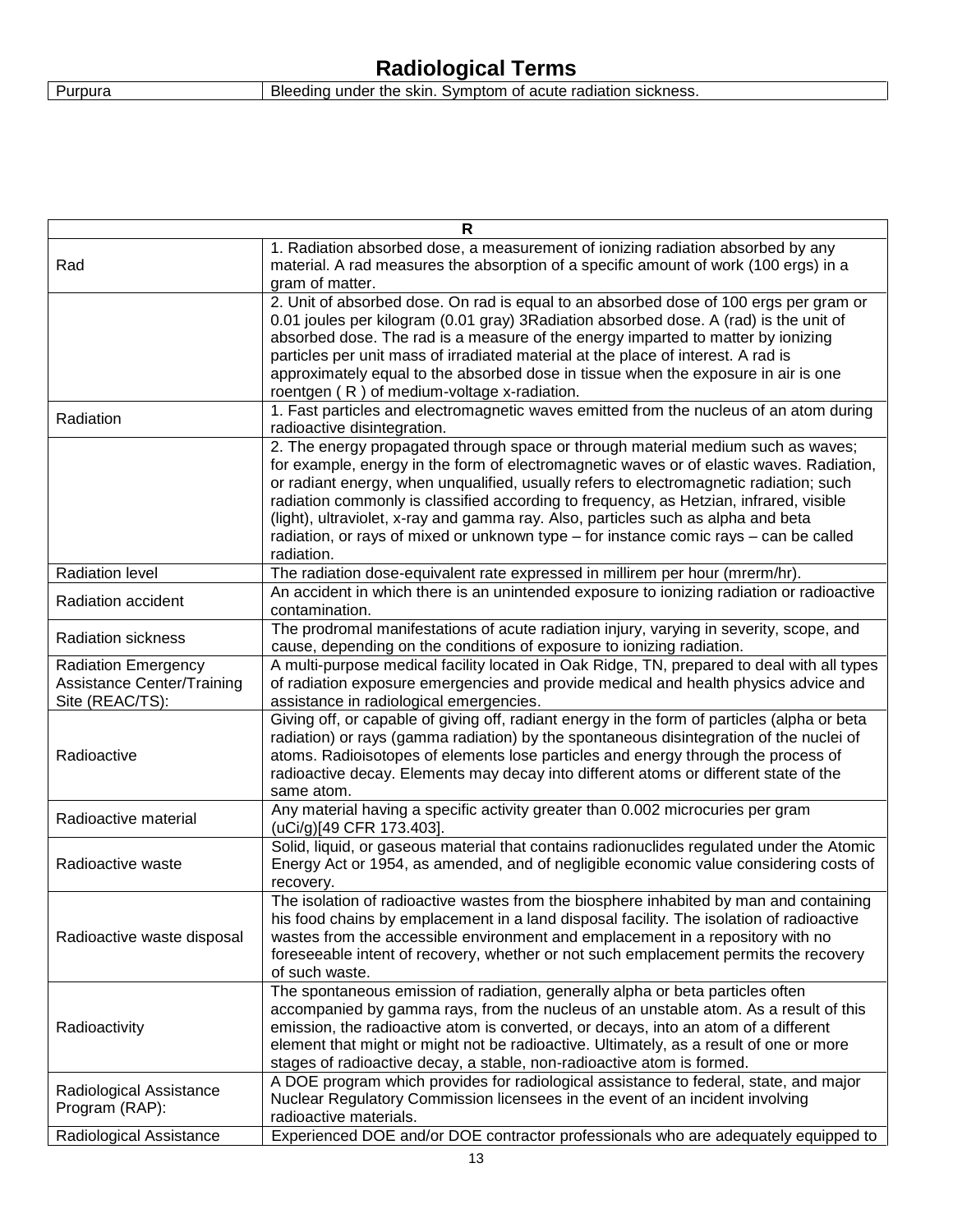|             | $\ldots$                                                                                  |
|-------------|-------------------------------------------------------------------------------------------|
| Team (RAT): | conduct offsite radiological emergency monitoring. RATs are at all DOE field offices, all |
|             | national laboratories, and most area offices and associated contractors.                  |

 $\overline{\phantom{a}}$ 

| Rem                                 | Roentgen equivalent man - a unit of radiation dose equivalent. The dose equivalent in<br>rems is numerically equal to the absorbed dose multiplied by the quality factor (Q), the<br>distribution factor, and nay necessary modifying factors. The unit is used in radiation<br>protection to measure the amount of damage to human tissue from a dose of ionizing<br>radiation. Incorporates health risks from radiation. The scientific metric equal is the<br>sievert (Sv).                                                                                                                                                                                                                                                                                         |
|-------------------------------------|------------------------------------------------------------------------------------------------------------------------------------------------------------------------------------------------------------------------------------------------------------------------------------------------------------------------------------------------------------------------------------------------------------------------------------------------------------------------------------------------------------------------------------------------------------------------------------------------------------------------------------------------------------------------------------------------------------------------------------------------------------------------|
| Recovery                            | Actions taken after a plant (facility) has been brought to a stable or shutdown condition<br>to return the plant (facility) to normal operations.                                                                                                                                                                                                                                                                                                                                                                                                                                                                                                                                                                                                                      |
| Release                             | Means any spilling, leaking, pumping, pouring, emitting, emptying, discharging, injecting,<br>escaping, leaching, dumping, or disposing into the environment (including the<br>abandonment or discarding of barrels, containers, and other closed receptacles<br>containing any hazardous substance or pollutant or contaminant).                                                                                                                                                                                                                                                                                                                                                                                                                                      |
| Remote-handled transuranic<br>waste | Packaged transuranic waste whose external surface dose rate exceeds 200 millirem per<br>hour. Test specimens of fissionable material irradiated for research and development<br>purposes only and not for the production of power or plutonium may be classified as<br>remote-handled transuranic waste.                                                                                                                                                                                                                                                                                                                                                                                                                                                               |
| Repository                          | Any system licensed by the NRC that is intended to be used for, or may be used for, the<br>permanent deep geologic disposal of high-level radioactive waste and spent nuclear<br>fuel, whether or not such system is designated to permit the recovery, for a limited<br>period during initial operation, of any materials placed in such a system. The term<br>includes both surface and sub-surface areas at which high-level radioactive waste and<br>spent nuclear fuel handling activities are conducted.                                                                                                                                                                                                                                                         |
| Reprocessing                        | The process by which spend nuclear fuel is separated into waste material for disposal<br>and material such as uranium and plutonium for reuse.                                                                                                                                                                                                                                                                                                                                                                                                                                                                                                                                                                                                                         |
| Roentgen (R):                       | The unit of exposure from x- or gamma radiation. The roentgen is a unit used to<br>measure a quantity called exposure. This can only be used to describe an amount of<br>gamma or x-ray, and only in air. One roentgen is equal to 2.58 x 10-4 coulombs per kg<br>of dry air. It is a measure of the ionizations of the molecules in a mass of air. The main<br>advantage of this unit is that it is easy to measure directly, but it is limited because it is<br>only for deposition in air, and only for gamma and x-rays.                                                                                                                                                                                                                                           |
|                                     |                                                                                                                                                                                                                                                                                                                                                                                                                                                                                                                                                                                                                                                                                                                                                                        |
| Safeguards information              | Information which specifically identifies measures taken for the physical protection of<br>special nuclear material (spent nuclear fuel and high-level waste), or measures taken for<br>the physical protection of equipment vital to the safety of operations at fixed sites and in<br>transit. Safeguards information includes: the transportation physical security plan;<br>schedules and itineraries for specific shipments; details of vehicle immobilization<br>features, intrusion alarm devices, and communications systems; arrangements with,<br>and capabilities of, local police response forces; locations of safe havens; details<br>regarding limitations of radio-telephone communications; and procedures for response<br>to safeguards emergencies. |
| Safeguards system                   | An integrated system of physical protection, material accountability, and material control<br>measures that have capabilities for the protection of spent nuclear fuel and high-level<br>waste at fixed sites and in-transit.                                                                                                                                                                                                                                                                                                                                                                                                                                                                                                                                          |
| Sealed source                       | A radioactive source, sealed in an impervious container, which has sufficient mechanical<br>strength to prevent contact with and dispersion of the radioactive material under the<br>conditions of use and wear for which it was designed. Generally used for radiography or<br>radiation therapy.                                                                                                                                                                                                                                                                                                                                                                                                                                                                     |
| Sheltering                          | An in-place, immediate protective action which calls for people to go indoors, close all<br>doors and windows, turn off all sources of outside air, listen to the radio or television for<br>emergency information, and remain indoors until official notification that it is safe to go<br>out.                                                                                                                                                                                                                                                                                                                                                                                                                                                                       |
| Shipment                            | Refers to the cargo entered as the load on a shipping paper, moving from one origin to<br>one destination, and associated with shipping activities.                                                                                                                                                                                                                                                                                                                                                                                                                                                                                                                                                                                                                    |
| Shipper                             | The person ( or his agent) who tenders a shipment for transportation. The term includes                                                                                                                                                                                                                                                                                                                                                                                                                                                                                                                                                                                                                                                                                |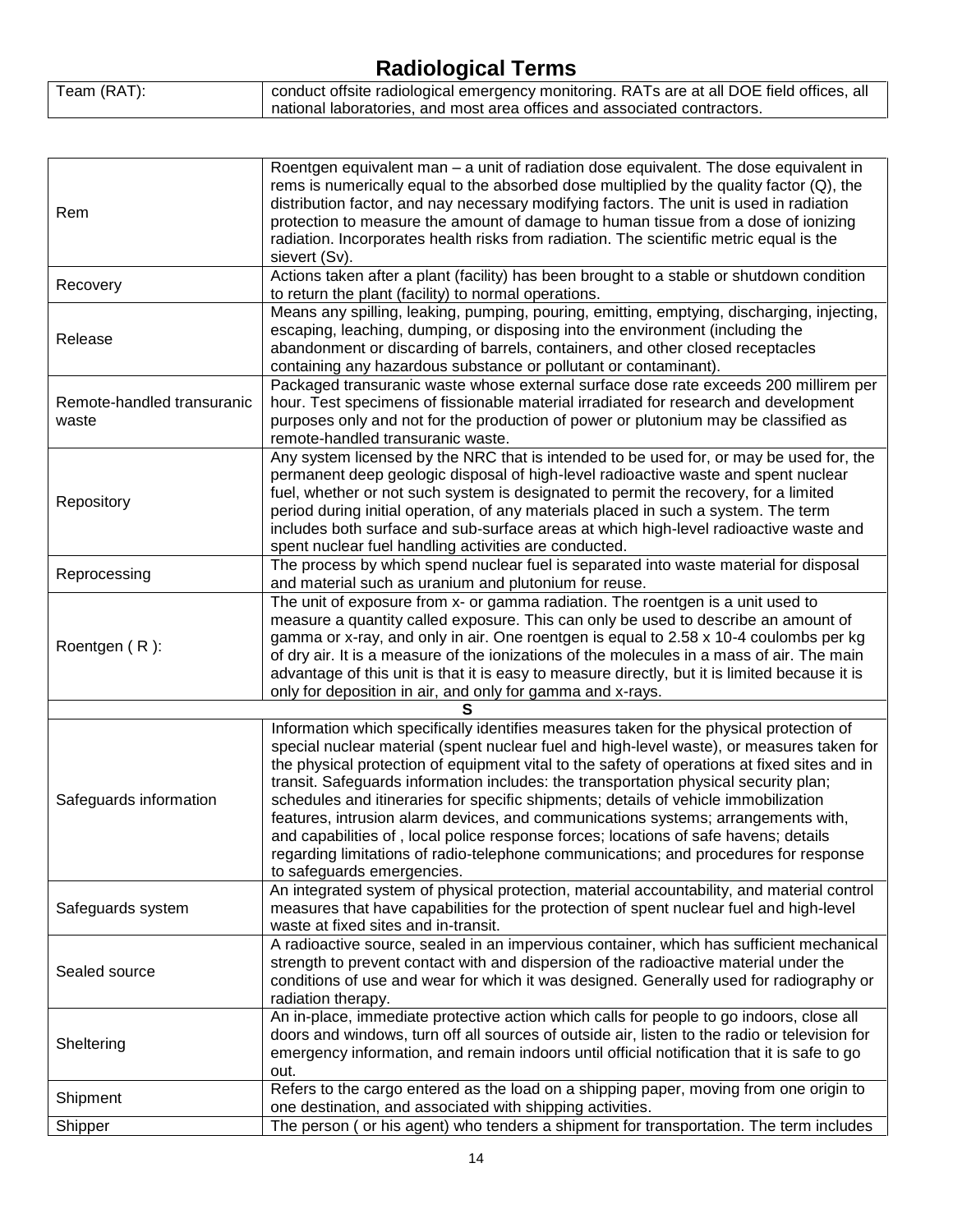|                              | 1.1<br>persons who prepare packages for shipment, and offer packages to a carrier for                                                    |
|------------------------------|------------------------------------------------------------------------------------------------------------------------------------------|
|                              | transportation by signature on the shipping papers.                                                                                      |
| Shipping package, or         | Label affixed to a package of hazardous material to identify the package contents. DOT                                                   |
| warning label                | regulations establish the design and use requirements for these labels.                                                                  |
| Shipping papers, or shipping | Forms containing a description of the material being transported which must accompany                                                    |
| documents                    | all packages of radioactive material.                                                                                                    |
|                              | The maximum concentration allowed for a continuous 15-minute exposure period. There                                                      |
| Short-term exposure limit    | may be no more than four such exposures each day with at least one hour between                                                          |
| (STEL)                       | exposures. The daily threshold limit value - time weighted average (TLV-TWA) may not                                                     |
|                              | be exceeded.                                                                                                                             |
|                              | The sievert is a metric unit used to derive a quantity called equivalent dose. This relates                                              |
|                              | the absorbed dose in human tissue to the effective biological damage of the radiation.                                                   |
|                              | Not all radiation has the same biological effect, even for the same amount of absorbed                                                   |
| Sievert (Sv)                 | dose. Equivalent dose is often expressed in terms of millionths of a sievert, or micro-                                                  |
|                              | sievert. To determine equivalent dose (Sv), you multiply absorbed dose (Gy) by a quality                                                 |
|                              | factor (Q) that is unique to the type of incident radiation. On sievert is equal to 100 rem.                                             |
|                              | One of the classes of emergency in the operational and energy categories. Within the                                                     |
|                              | context of an operational emergency, a site area emergency represents events which                                                       |
|                              | are in progress or have occurred involving actual or likely major failure(s) of facility                                                 |
| Site Area Emergency (SAE):   | safety or safeguards systems needed for the protection of onsite personnel, the public                                                   |
|                              | health and safety, the environment, or national security. Any environmental releases of                                                  |
|                              | hazardous materials are not expected to exceed the appropriate Protective Action Guide                                                   |
|                              | offsite.                                                                                                                                 |
|                              | A semi-solid residue from any number of air or water treatment processes. Sludge can                                                     |
| Sludge                       | be a hazardous material.                                                                                                                 |
| Slurry                       | A watery mixture of insoluble matter that results from some pollution control technique.                                                 |
|                              | Effects of radiation seen in a individual and limited to that exposed individual who                                                     |
| Somatic effects              | receives the exposure, as distinguished from genetic effects, which also affect                                                          |
|                              | subsequent, unexposed generations.                                                                                                       |
| Solidification               | The conversion of either liquid or loose hazardous waste into a solid.                                                                   |
| Source material              | This includes:,                                                                                                                          |
|                              | 1 Uranium or thorium, or any combination thereof, in any physical or chemical form                                                       |
|                              | 2 ores which contain by weight one-twentieth of one percent (0.05% or more of (I)                                                        |
|                              | uranium (ii) thorium, or (iii) may combination thereof. Source material does not include                                                 |
|                              | special nuclear material.                                                                                                                |
| Source term                  | The amount of material available for release.                                                                                            |
|                              | This radioactive material which satisfies the following conditions: (1) it is either a single                                            |
| Special form radioactive     | solid piece or is contained in a sealed capsule that can be opened only by destroying                                                    |
| material                     | the capsule; (2) the piece or capsule has at least one dimension not less than 5                                                         |
|                              | millimeters; (3) it satisfies the test requirements of 49 CFR 173.469.                                                                   |
| Special nuclear material     | Plutonium 239, uranium enriched in isotope 233 or 235; any material artificially enriched                                                |
| $(SNM)$ :                    | by any of these elements; or any other material which the NRC determines to be special                                                   |
|                              | nuclear material, not including source material.<br>Nuclear fuel is fabricated into small pellets. These pellets are encased into strong |
|                              | cylindrical rods. An assembly is a group of these rods fastened together. Referred to as                                                 |
| Spent fuel assemblies        | a. bundle for some boiling water reactors.                                                                                               |
|                              | A water filled basin used by reactors for the temporary or interim storage of spent fuel                                                 |
| Spent fuel storage pool      | before it is transported for reprocessing or disposal.                                                                                   |
|                              | Fuel that has been withdrawn from a nuclear reactor following irradiation, the constituent                                               |
| Spent nuclear fuel (SNF):    | elements of which have not separated by reprocessing. SNF includes                                                                       |
|                              | 1 intact, non-defective fuel assemblies                                                                                                  |
|                              | 2 failed fuel assemblies in canisters                                                                                                    |
|                              | 3 fuel assemblies in canisters                                                                                                           |
|                              | 4 consolidated fuel rods in canisters                                                                                                    |
|                              | 5 nonfuel components inserted in pressurized water reactor fuel assemblies                                                               |
|                              | 6 fuel channels attached to boiling water reactor fuel assemblies                                                                        |
|                              |                                                                                                                                          |
|                              |                                                                                                                                          |
| Stable isotope               | 7 nonfuel components and structural parts of assemblies in canisters<br>An isotope of an element that is not radioactive.                |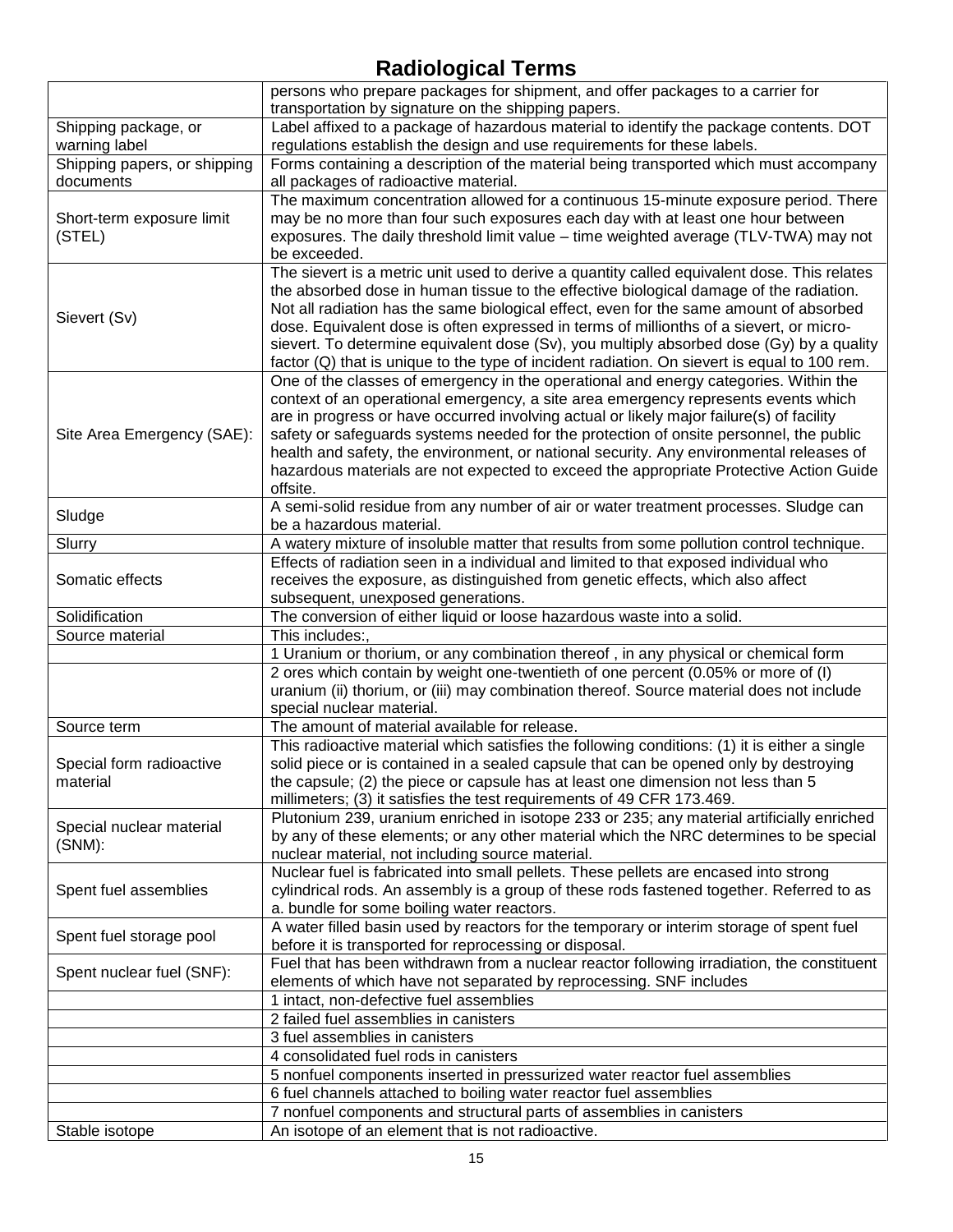|                                    | . <u>.</u>                                                                                    |
|------------------------------------|-----------------------------------------------------------------------------------------------|
| Standard operating                 | A set of instructions having the force of a directive, covering those features of             |
| procedure (SOP):                   | operations which lend themselves to a definite or standardized procedure without loss of      |
|                                    | effectiveness.                                                                                |
|                                    | A preferred route selected in accordance with DOT guidelines for Selecting Preferred          |
| State-designated route             | Highway Routes for Highway Route Controlled Quantities of Radioactive Materials or an         |
|                                    | equivalent routing analysis which adequately considers overall risk to the public.            |
|                                    | Stochastic effects are effects that occur on a random basis with its effect being             |
|                                    | independent of the size of dose. The effect typically has no threshold and is based on        |
| Stochastic effects                 | probabilities, with the chances of seeing the effect increasing with dose. Cancer is a        |
|                                    | stochastic effect.                                                                            |
|                                    |                                                                                               |
| Storage                            | Retention of high-level radioactive waste, spent nuclear fuel, or transuranic waste with      |
|                                    | the intent to recover such waste or fuel for subsequent use, processing, or disposal.         |
| Survey instrument                  | A portable instrument used for detecting and measuring radiation under varied physical        |
|                                    | conditions. The term covers a wide range of devices.                                          |
|                                    |                                                                                               |
|                                    | Teratogenic effects are effects from some agent like radiation, that are seen in the          |
| Teratogenic effects                | offspring of the individual who received the agent/radiation. The agent/radiation must be     |
|                                    | encountered during the gestation period.                                                      |
| Thorium                            | A naturally-occurring radioactive element.                                                    |
| Threshold dose                     | The minimum dose of radiation that will produce a detectable effect.                          |
|                                    |                                                                                               |
| Threshold limit value - time       | Concentration of toxic materials for a normal 8-hour workday and a 40 hour workweek to        |
| weighted average (TLV-             | which nearly all workers may be exposed day after day without adverse effect.                 |
| TWA):                              |                                                                                               |
|                                    | 1. The number placed on a radioactive materials package label that indicates the control      |
|                                    | required during transport. The transport index is the radiation level, in millirems per hour, |
| <b>Transportation Index</b>        | at 3 feet from the accessible external package surface; or for fissile Class II packages,     |
|                                    | an assigned value based on criticality safety requirements for the package contents.          |
|                                    | Abbreviation: TI.                                                                             |
|                                    | 2. The dimensionless number placed on radioactive labels to designate the degree of           |
|                                    | control to be exercised by the carrier during transport of a radioactive material package.    |
|                                    | Any cask certified by the NRC for the purposes of transporting spent nuclear fuel as          |
|                                    |                                                                                               |
| Transportable storage cask         | described in 10 CFR 71, and storing spend nuclear fuel in accordance with 10 CFR 72,          |
|                                    | subpart L.                                                                                    |
| <b>Transportation Tracking and</b> | A 24-hour, real-time tracking and two way communications system designed to monitor           |
| <b>Communications System</b>       | the movement of radioactive materials including spend nuclear fuel, high-level                |
| (TRANSCOM):                        | radioactive waste, transuranic waste and other high visibility shipments, as determined       |
|                                    | by DOE.                                                                                       |
|                                    | Elements above uranium in the periodic table; that is, with an atomic number greater          |
| Transuranic elements               | than 92. All known transuranic elements are radioactive. Examples are neptunium,              |
|                                    | plutonium, americium, and curium.                                                             |
| <b>Transuranic Radioactive</b>     | 1. Waste materials contaminated with isotopes above uranium in the periodic table.            |
| Waste (TRU):                       | Transuranic waste is long-lived, but only moderately radioactive.                             |
|                                    | 2. Waste containing more than 100 nanocuries of alpha emitting transuranic isotopes,          |
|                                    |                                                                                               |
|                                    | with half-lives greater than twenty years, per gram of waste.                                 |
| Type A package                     | A Type A package along with its limited radioactive contents which are limited to A1 or       |
|                                    | A2 value.                                                                                     |
| Type A packaging                   | A packaging designed to retain the integrity of containment and shielding required by         |
|                                    | regulation under normal conditions of transport as demonstrated by the required test.         |
| Type B package                     | A Type B package together with its radioactive contents.                                      |
|                                    | Packaging designed to retain the integrity of containment and shielding by regulation         |
| Type B packaging                   | when subjected to the normal conditions of transport and hypothetical accident test           |
|                                    | conditions as required.                                                                       |
|                                    | <b>UV</b>                                                                                     |
|                                    |                                                                                               |
|                                    | A heavy, naturally radioactive, metallic element (atomic number 92). Its two principally      |
|                                    | occurring isotopes are uranium 235 and uranium 238. Uranium 235 is indispensable to           |
| Uranium (U):                       | the nuclear industry because it is the only isotope exiting in nature to any appreciable      |
|                                    | extent that is fissionable by thermal neutrons. Uranium 238 is also important because it      |
|                                    | absorbs neutrons to produce a radioactive isotope that subsequently decays to                 |